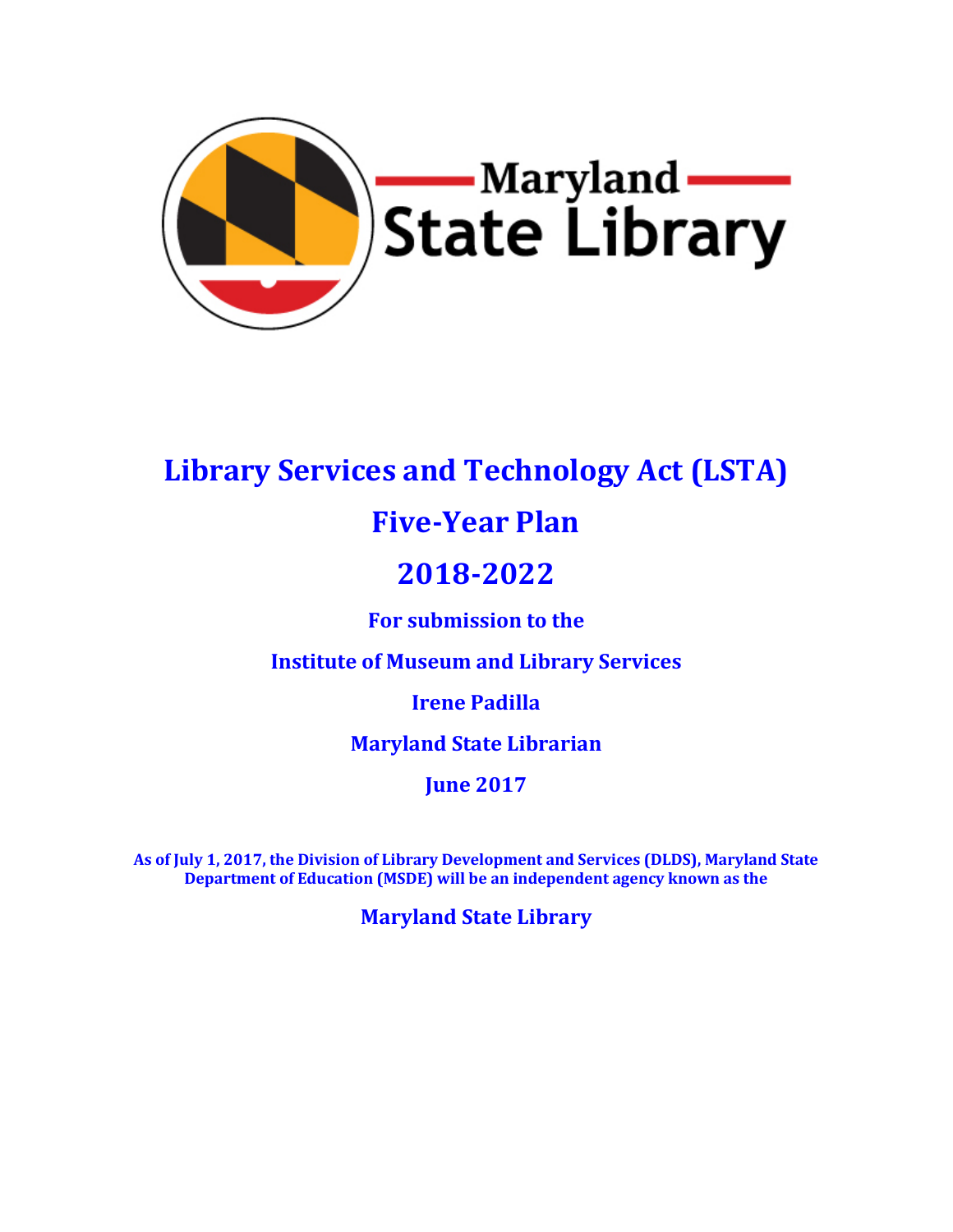| <b>BACKGROUND</b>                                                       |  |
|-------------------------------------------------------------------------|--|
|                                                                         |  |
|                                                                         |  |
|                                                                         |  |
|                                                                         |  |
| Maryland State Library: Division of Library Development and Services  4 |  |
|                                                                         |  |
| Maryland State Library for the Blind and Physically Handicapped (LBPH)5 |  |
|                                                                         |  |
|                                                                         |  |
|                                                                         |  |
|                                                                         |  |
|                                                                         |  |
|                                                                         |  |
|                                                                         |  |
|                                                                         |  |
|                                                                         |  |
|                                                                         |  |
| 19                                                                      |  |
|                                                                         |  |
|                                                                         |  |
|                                                                         |  |

# **CONTENTS**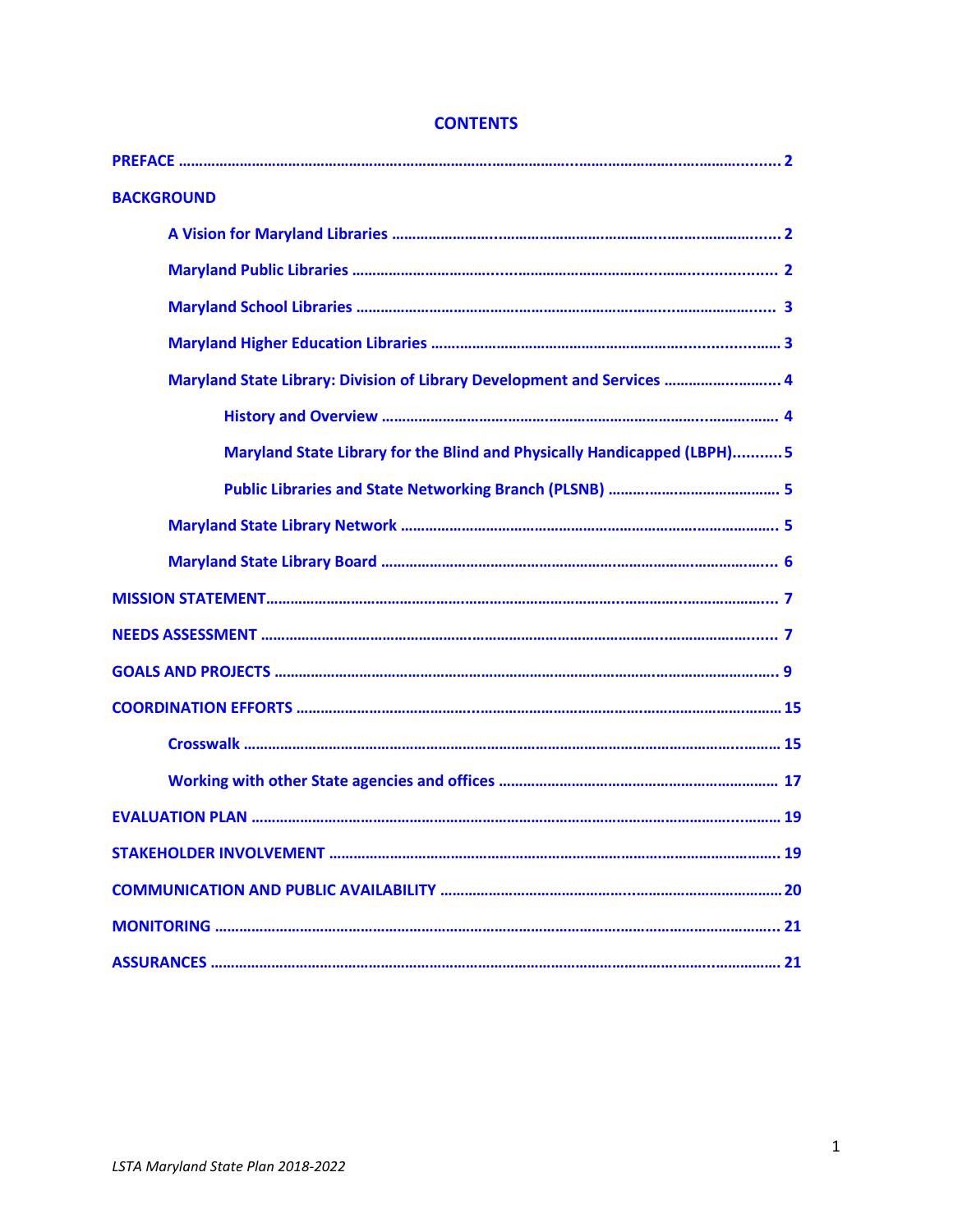## **PREFACE**

The Library Services and Technology Act (LSTA), a federal program for libraries administered by the Institute of Museum and Library Services (IMLS), requires a five-year plan from each state. The Maryland State Plan 2018-2022 addresses the unique community needs that libraries serve in Maryland as well as the LSTA priorities. It is produced from the contributions and participation of librarians and users of libraries and information services in Maryland. The Maryland State Plan aims to:

- Provide a framework for establishing program goals to assist libraries in meeting the diverse needs of the citizens of Maryland;
- Establish guidelines for the best uses of the Library Services and Technology Act funds;
- Make widely known a plan for statewide library development;
- Fulfill the planning requirements of the Library Services and Technology Act.

It is imperative to ensure that Maryland's libraries have the capacity to evolve to maintain their status as 21st-century libraries capable of ensuring access to the expanding world of resources through collections of traditional and digital content, employing highly-trained and customer-oriented staff, providing cuttingedge technology infrastructure, and maintaining a physical presence in the community and a virtual presence on the Web.

## **BACKGROUND**

## **A Vision for Maryland Libraries**

Maryland libraries build real and virtual connections to enable children, families and communities to learn, grow and prosper in the 21<sup>st</sup> century. Maryland libraries provide resources for literacy, lifelong learning, and linkages to Maryland's past, present and future through information in a variety of accessible formats. Maryland libraries ensure that all residents and communities have equitable access to library resources. The Maryland State Library motto is "Maryland Libraries: Inspiring Library Innovation."

## **Maryland Public Libraries**

The state of Maryland has 24 public library systems, representing the 23 counties and Baltimore City. Generally, a Board of Trustees governs each county public library. Each Board establishes and operates the library to provide free services to residents of the county in which it is located; may permit persons outside the county to use the library facilities on the terms and conditions it determines; may establish and operate libraries at any location in the county; determines the library policies; and adopts reasonable rules, regulations, and bylaws for library use and the conduct of its business. The board may also advise in the preparation and approval of the library budget, receive, account for, control, and supervise, under the rules and regulations of the county governing body, the spending of all public funds received by the library, and use the services of the fiscal agencies of the county governing body.

According to an independent national survey by the Pew Research Center, "most Americans view public libraries as important parts of their communities, with a majority reporting that libraries have the resources they need and play at least some role in helping them decide what information they can trust."[1](#page-2-0) Maryland's public libraries are aligned with this viewpoint and role, as a place for collegial learning

<span id="page-2-0"></span> <sup>1</sup> Horrigan, J. B. (2016). *Libraries 2016*. Pew Research Center; Internet & Technology. Retrieved from <http://www.pewinternet.org/2016/09/09/libraries-2016/>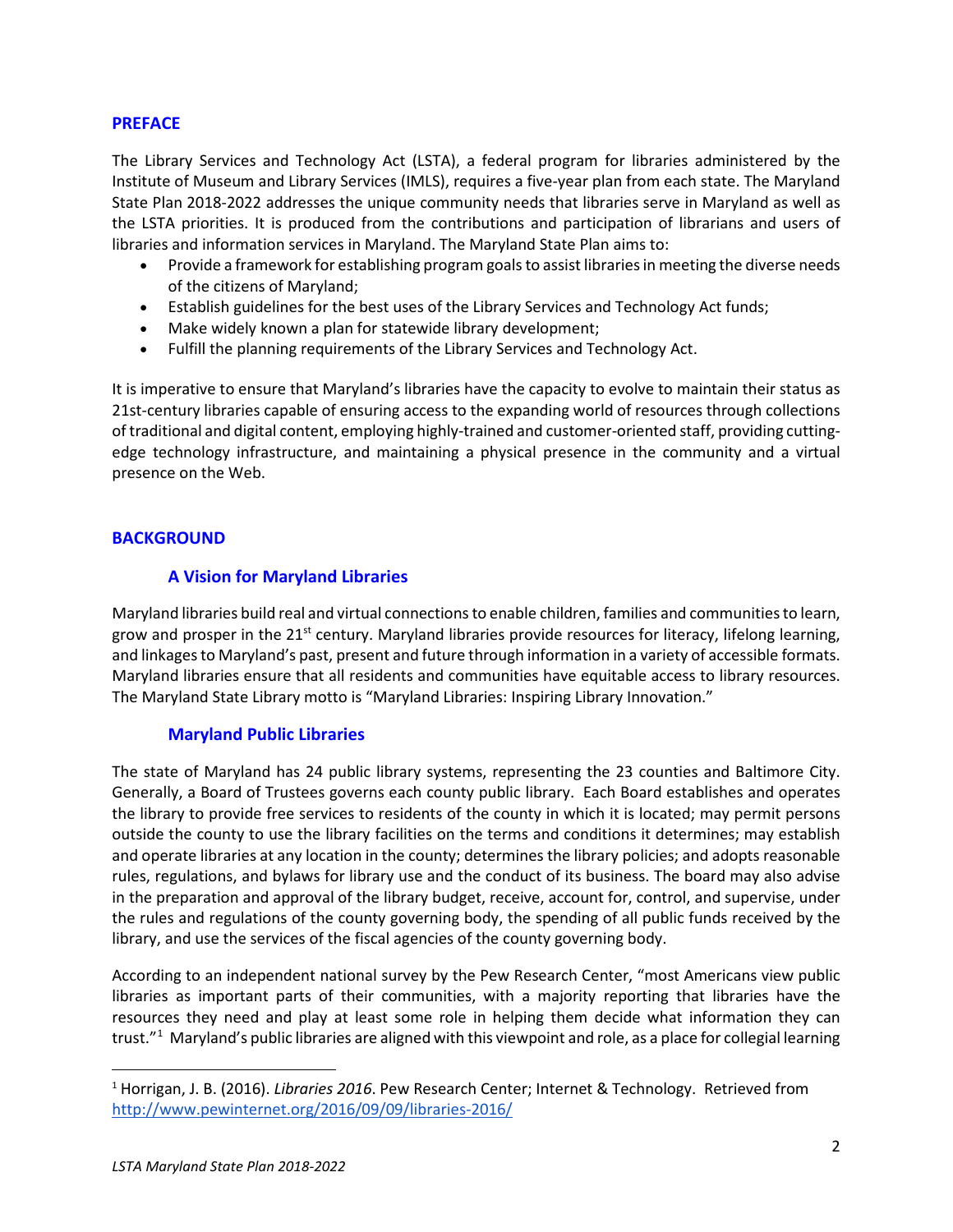and community engagement. They continue to be among the best in the nation, ranking near the top in most measures of library effectiveness. In fiscal year 2016 Maryland residents borrowed a total of 70.8 million items, which is 11.9 library items per capita, up from 10.2 in in fiscal year 2014. In FY14 the national average was 7.5. About 60% of the state's residents are registered borrowers at one or more library systems, and 100% of the public library systems in the state provide free WiFi access to the internet. Every library also has dedicated Internet computers for customers to use. More than half of the branch libraries have ADA-compliant workstations that include electronically operated tables, computers with screen reader software, screen enlarger software, accessible keyboards, 27-inch monitors, and a CCTV with OCR reader.

Maryland residents are eligible to borrow from any public library in the state without paying a registration fee and thus may use multiple library locations to meet their information and reading needs.

# **Maryland School Libraries**

The state of Maryland includes 24 school systems, representing the 23 counties and Baltimore City. Each local school system is required to establish and adequately maintain a quality school library media program, with appropriate staffing, in each school. In addition, there are many non-public schools in the State. Through a literacy skills instructional program that is integrated into the curriculum, library media specialists teach students how to become lifelong learners, informed decisionmakers, and effective users of information. Maryland school library media programs provide access to a variety of resources and services to support this goal. In addition, the school library media specialists are responsible for providing professional development in the use of instructional technology and many provide primary technical support for the equipment and networks in Maryland schools. Responding to a national finding that student achievement increases when the library media center has computers with access to library resources, online databases, and the Internet, a 2015-16 report prepared by the Maryland State Department of Education said of Maryland Library Media Centers, "(1) 100% had an automated online public access catalog (2) 98% of the Library Media Center school libraries are connected to the school network; (3) 98% had access to the public catalog from the classroom; (4) 75% have website and online resources linked to the school's homepage; (5) 96% have wireless Internet access for students."[2](#page-3-0)

## **Maryland Higher Education Libraries**

Maryland's 57 accredited post-secondary institutions of higher education include a diverse mixture of public and private colleges, universities, and community colleges. The state is also home to more than 151 private career schools.<sup>[3](#page-3-1)</sup> The libraries of these higher education and career-training institutions collectively serve hundreds of thousands of students, faculty, staff, and other authorized users. The libraries also support each institution's numerous programs with collections and services tailored to reflect each institution's mission, goals, and available resources. Many of these libraries also support extensive distributed distance education programs, so the reach of Maryland's college, university, community college, and career-training libraries is truly global.

l

<span id="page-3-0"></span> $2$  Maryland State Department of Education, Division of Curriculum & Assessment, Office of Instructional Technology and School Library Media (2016). F*acts about Maryland's school library media programs, 2015-2016*. Retrieved from

[http://marylandpublicschools.org/programs/Documents/ITSLM/slm/SLMReport20152016.pdf.](http://marylandpublicschools.org/programs/Documents/ITSLM/slm/SLMReport20152016.pdf)

<span id="page-3-1"></span><sup>&</sup>lt;sup>3</sup> [http://mhec.maryland.gov/institutions\\_training/Pages/default.aspx.](http://mhec.maryland.gov/institutions_training/Pages/default.aspx)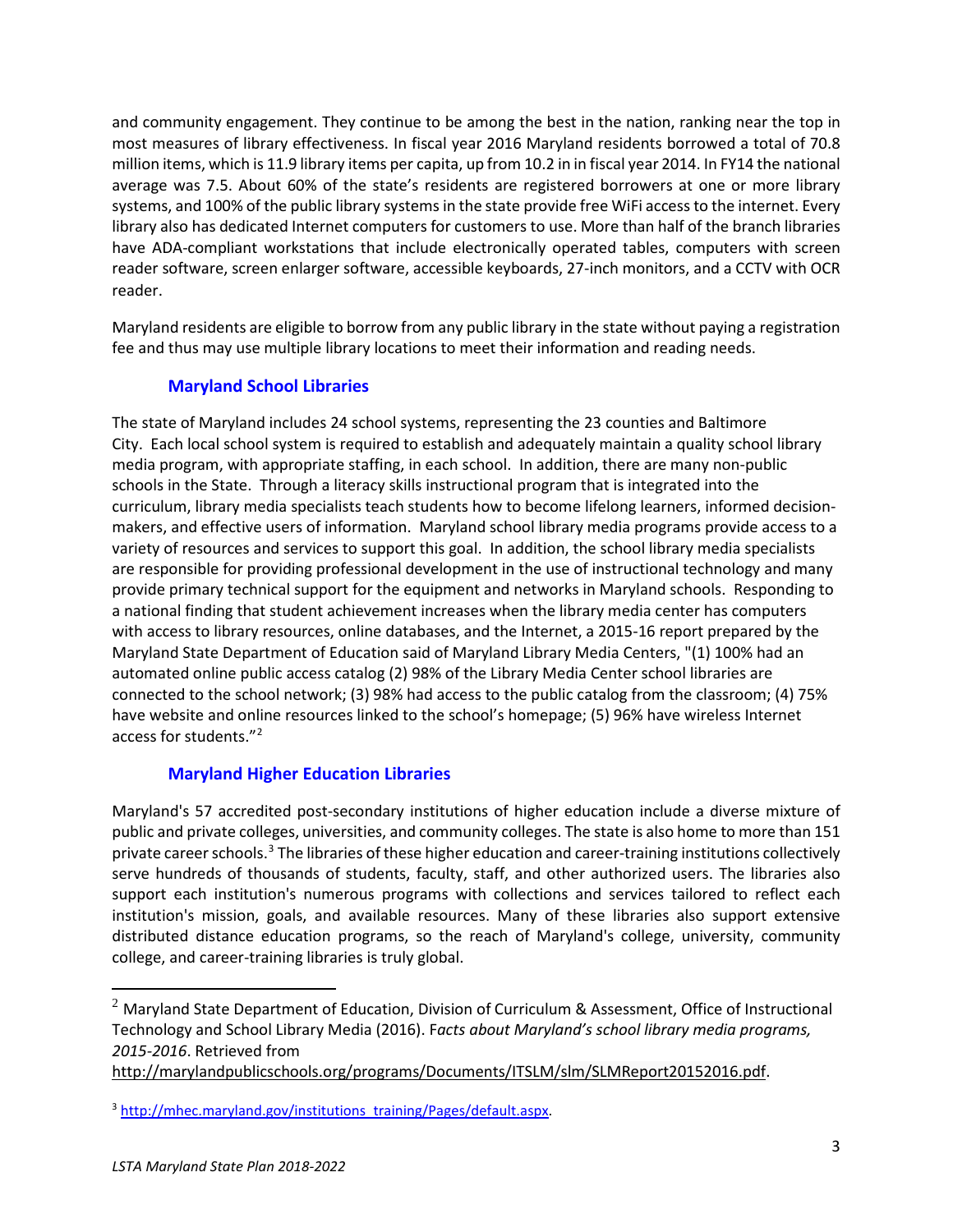The major challenges for these libraries include: 1) increasingly diverse customers with corresponding diverse expectations of libraries, 2) constantly increasing costs of providing adequate print and electronic collections to support institutional programs, 3) static or shrinking budgets to support library collections and services, 4) recruiting and ongoing training of an adequately skilled library workforce and future leaders, 5) pressure from institutional administrators for better and more relevant metrics to evaluate library value in the educational enterprise, and 6) planning for new and appropriate uses of library space as many print collections will continue to shrink (but not disappear) in coming years.

In response to these challenges, over the past two decades some academic libraries have formed a variety of consortia to share technical resources and expertise, leverage collective buying power, and develop collaborative programs in areas such as staff development and creation of shared best practices. However, despite these collaborations many libraries are still under intense fiscal and administrative pressure. Many opportunities are available to work even more closely together on long-standing challenges and to address together emerging challenges that demand cooperative action. Problems such as digital preservation, cultivating career-ready students and lifelong learners for the 21st century workforce, and exercising strong leadership in areas such as copyright and access to information are just a few examples of areas where libraries can achieve more by working together.

# **Maryland State Library: Division of Library Development and Services (DLDS)**

# **History and Overview**

The law establishing public libraries in Maryland was enacted in 1902. The Office of Public Libraries was established under the State Board of Education in 1935. The Maryland State Library began as the Division of Library Extension (DLE) in 1946 and the DLE operated under the State Board of Education from 1947 to 1971.

In 1968, the agency was reorganized and renamed the Division of Library Development and Services (DLDS) of the Maryland State Department of Education (MSDE). DLDS was the State Library Agency in Maryland. The Division's responsibilities are to administer the state and federal funds that support development and management of library services in public schools and libraries across the state and to operate the Maryland State Library for the Blind and Physically Handicapped (LBPH).

By state statute, DLDS was organized into two branches: the Maryland State Library for the Blind and Physically Handicapped (LBPH) and the Public Libraries and State Networking Branch (PLSNB). In 1968, DLDS established the Office of School Libraries and Instructional Materials Services. This office was designated a third branch of the Division in 1978, called the School Library Media Services Branch. In 1987, it was renamed the School Library Media Services and State Media Services Branch. This branch remained a part of DLDS until 1995, when it joined the MSDE Division of Instruction and Staff Development.

In 2017, the Maryland General Assembly passed a law that established the Maryland State Library (MSL) and the Maryland State Library Board (MSLB) while simultaneously transferring the duties and responsibilities of DLDS in MSDE to the State Library Agency. This legislation also provided for transferring the duties and responsibilities of the State Board of Education pertaining to libraries to the State Library Board, providing that the Maryland State Library is the central State Library Agency, and also providing that the head of the State Library Agency is the State Librarian, providing for the appointment, term, qualifications, and salary of the State Librarian and authorizing the State Library Agency to employ certain individuals. The State Library Agency will continue to administer State and Federal funds to support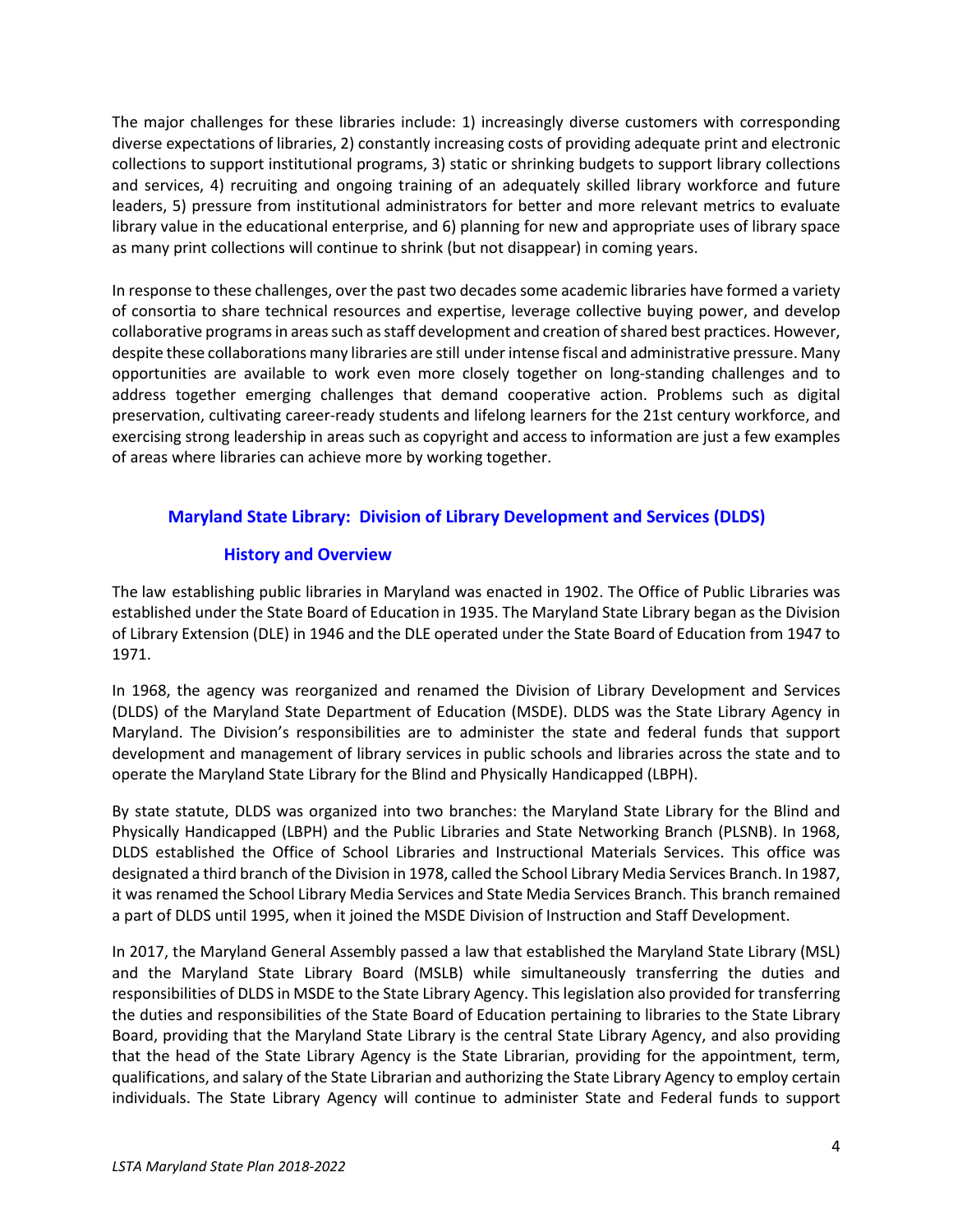Maryland libraries in their mission to offer outstanding resources, programs, and excellent customer service. Responsibilities include oversight of: the Maryland State Library for the Blind and Physically Handicapped, Maryland's Public Libraries, the State Library Network, the Library Capital Grants Programs, and the Deaf Culture Digital Library.

## **Maryland State Library for the Blind and Physically Handicapped (LBPH)**

LBPH is the Maryland regional library and operates under the National Library Service for the Blind and Physically Handicapped of the Library of Congress. The library became operational in 1968 and serves approximately 8000 active print-disabled patrons (blind, low vision, physically disabled, and learning disabled). LBPH provides a full range of reading material in digital audio book, Braille, large print, descriptive video, newspapers and magazines by phone, and audio cassette. Many books, magazines, and newspapers are also available for download, including Maryland interest books recorded in the library's own studio. Patrons also enjoy tactile materials (maps and atlases) and participate in book clubs and cultural and educational programs. The library has an interactive, multi-sensory children's area. LBPH offers assistive technology training to its patrons and librarians across the State. The Maryland Accessible Textbook (MAT) program provides students in higher education programs with print reading disabilities their required course textbooks in a converted format. Students are required to have a Memorandum of Agreement with the Disability Student Services at their Maryland college or university to qualify for services. The mission of LBPH is to provide comprehensive library services to the eligible blind and physically handicapped Maryland residents. LBPH's vision is to provide innovative and quality services to meet the needs and expectations of its patrons.

## **Public Libraries and State Networking Branch (PLSNB)**

The Public Libraries Branch within DLDS was established in 1971 and in the early 1990's became the Public Libraries and State Networking Branch (PLSNB). The branch is charged with providing technical assistance and direction to improve public library services across the state.

## **Maryland State Library Network**

PLSNB has oversight over the State Library Network, which is located at the State Library Resource Center (SLRC) at Enoch Pratt Free Library (EPFL) in Baltimore. DLDS (after July 1, 2017, MSL) contracts with EPFL to operate SLRC.

This network is responsible for assuring and providing Maryland residents with access to information not available at the local library level. Specifically, the network provides statewide on-line electronic information, interlibrary loans, direct lending of resources and materials, technical assistance and staff training. Public, university and community college libraries are part of this system and provide residents of Maryland with a wealth of information.

The State supports the funding for SLRC, including SAILOR and the state library network. The mission of SLRC is "in collaboration with its library partners provides cooperative, cost effective, statewide resources and services for Maryland libraries and their customers." SLRC provides a multitude of services to Marylanders and serves as a backup source of information for local libraries and customers. In addition, SLRC provides lending opportunities for libraries within the state library network. When information is not easily accessible, it assures access to information through the Maryland Interlibrary Loan Organization (MILO). SLRC also provides valuable information to State government employees through the Government Reference Service.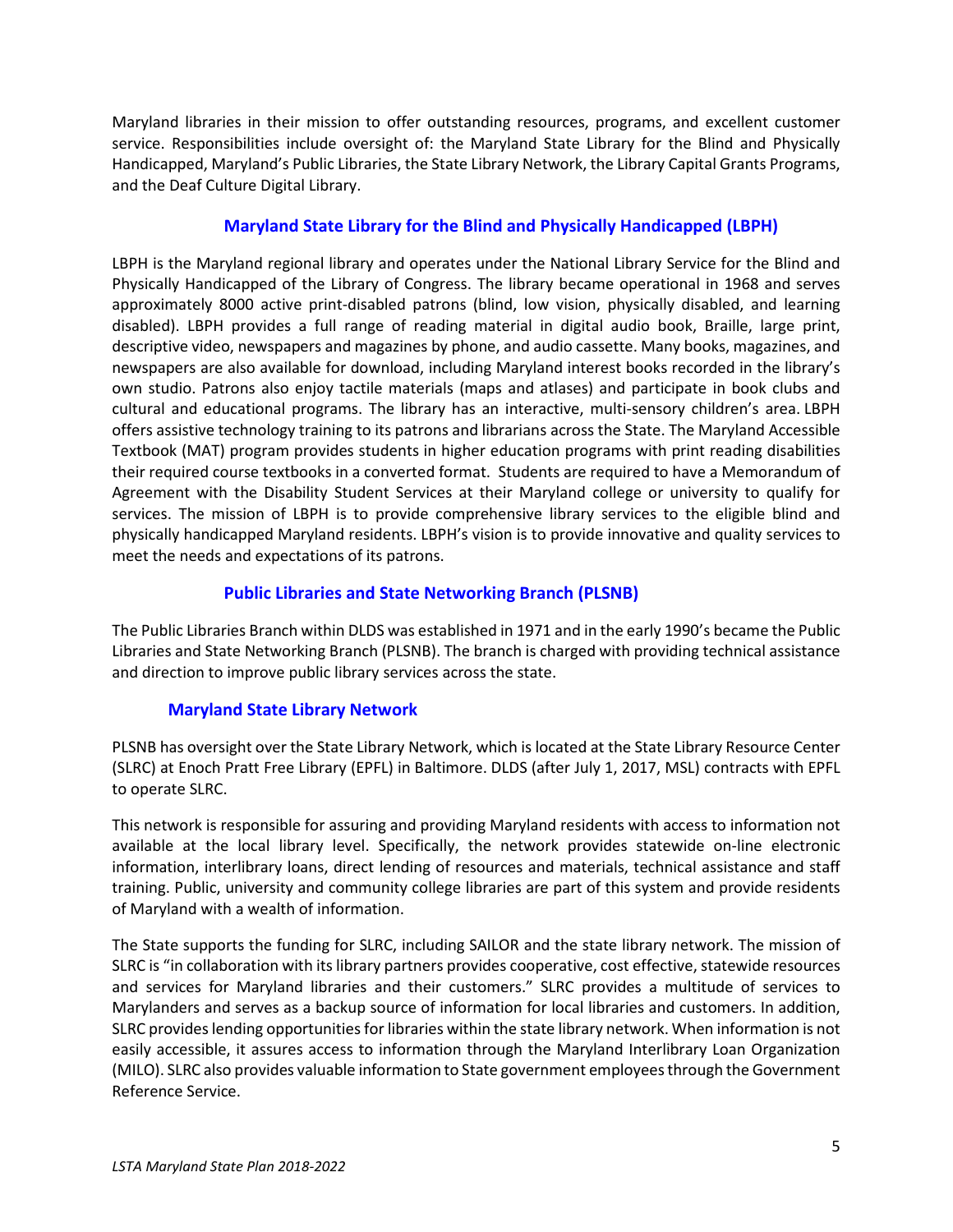SLRC operates SAILOR, Maryland's on-line electronic information network, and MARINA (interlibrary loan service). MSL and SLRC are jointly responsible for connecting Maryland residents to information resources within the state and worldwide.

In addition, three regional libraries support the network: Eastern Shore Regional Library, Inc. in Salisbury, the Southern Maryland Regional Library Association in Charlotte Hall and the Western Maryland Regional Library in Hagerstown.

Completing the network are Maryland's public library systems; elementary, middle and secondary school media centers; college and university libraries; and state institutional libraries that serve the incarcerated and people with mental illness.

In conjunction with Montgomery County Public Libraries (MCPL), DLDS/MSL has developed the Maryland Deaf Culture Digital Library (DCDL) a new statewide service. This library, one of the first of its kind in the nation, was established as the result of Maryland State legislation passed into law in 2014. DCDL is located at the Germantown branch of MCPL. MCPL was chosen to manage the library due to their existing services to the Deaf community that are renowned throughout Maryland and across the nation. The DCDL serves as a one-stop resource on deaf culture and deaf resources for library staff (public, academic, government), Maryland residents, college and high school students, parents of deaf children, professionals who work with the Deaf Community, the Deaf Community, and its stakeholders. The website, a curated resource on deaf culture, deaf history, American Sign Language, and more, will be rolled out soon.

## **Maryland State Library Board (MSLB)**

As of July 1, 2017, the Maryland State Library Board (MSLB) will be the successor to the Maryland Advisory Council on Libraries, providing that this Act may not affect the terms of the current seven members of the Maryland Advisory Council on Libraries. The duties and responsibilities of the Maryland Advisory Council on Libraries will be transferred to the State Library Board.

The MSLB consists of twelve members. The Governor appoints seven members, five of whom are selected from the public at large, one is a professional librarian and one is a library trustee. The remaining five members serve ex officio representing the Secretary of Higher Education, the President of the Board of Trustees of Enoch Pratt Free Library, the President of the Maryland Library Association, the Dean of the University of Maryland College of Library and Information Services, and the President of the Maryland Association of School Librarians (MASL).

In general, the MSLB represents the interests of Maryland citizens for better library services, advises all levels of government, and promotes the improvement of library services in the State. The Board is authorized to gather information on the needs of libraries, oversee the State Library Agency and exercise general direction and control of library development in Maryland. The Board is responsible for the adoption of rules and regulations, the establishment of library policies and procedures for the statewide system of libraries and advises the Governor on library matters. Each year the State Library Board reports to the Governor and Maryland citizens on the support, condition, progress, and needs of libraries. They consider the State's library needs and recommend to the Governor and the General Assembly desirable legislation. The State Library Board approves county public library capital projects for State funding.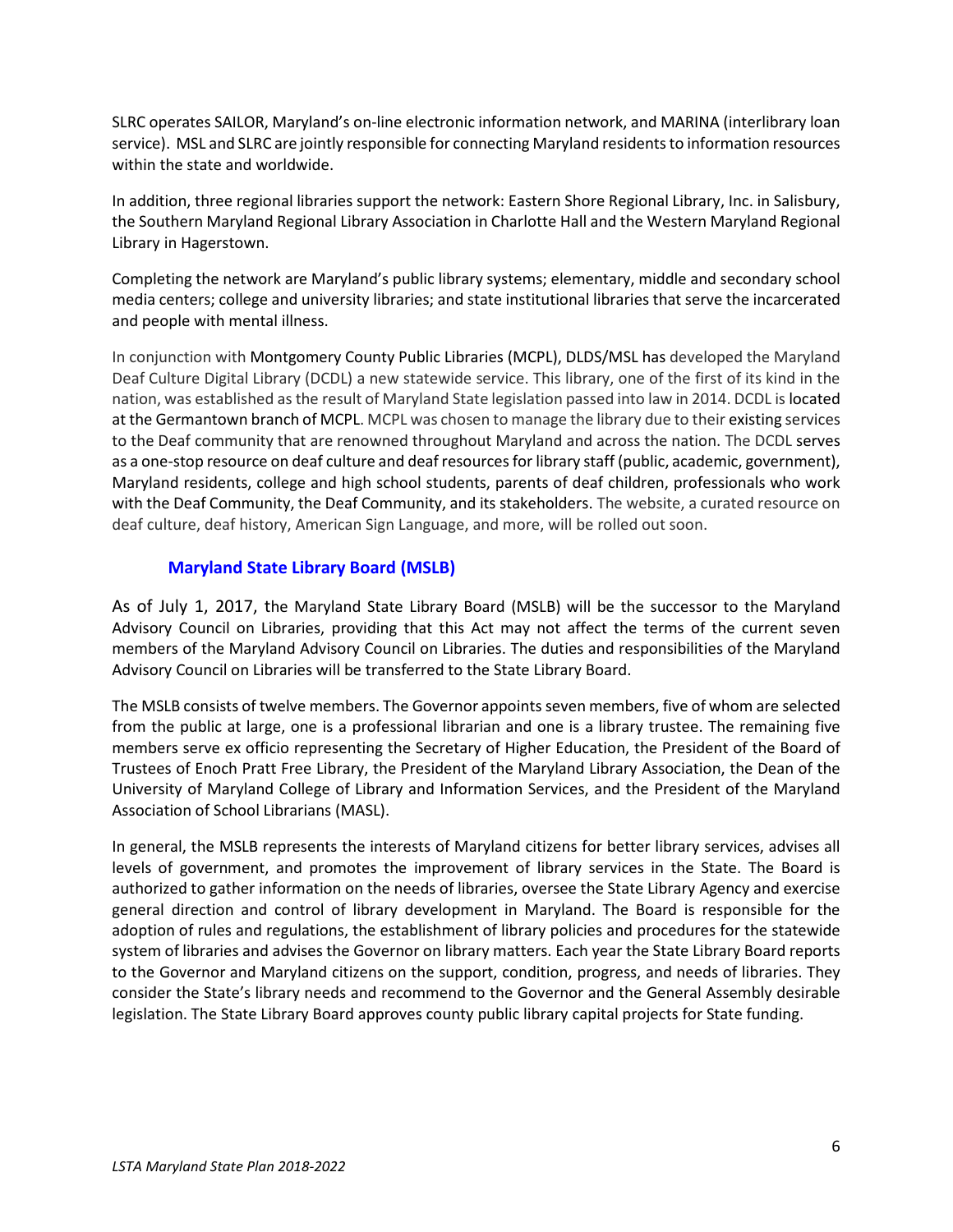## **MISSION STATEMENT**

The Maryland State Library leads and connects Maryland's diverse library communities for broader impact through grantmaking, professional development, statewide programs, and new technologies.

## **NEEDS ASSESSMENT**

The process for identifying the specific needs for library services to be addressed in 2018-2022 involved:

- Focus group interviews and meetings
	- o Congress of Academic Library Directors of Maryland (CALD-MD), April 21, 2017
	- o Digital Maryland Ideas for 2018-2022 Five Year Plan, November 2, 2016
	- o DLDS staff Focus Group Interview, January 2017
	- o LBPH Patrons Focus Group interviews, October 2016
	- o Maryland Advisory Council on Libraries (MACL), January 11, 2017
	- o Maryland Association of Public Library Administrators (MAPLA), October 2016
	- o Maryland Humanities, January 19, 2017
	- o Maryland legislators (at Maryland Library Legislative Day), February 14, 2017
	- o Maryland Library Consortium (MLC), February 1, 2017
	- o Maryland Association of School Librarians (Maryland School Library Media Advisory Committee (SLMAC), March 28, 2017
	- o State Library Resource Center (SLRC) interviews, February 27; March 1-2, 2017
	- o State Library Resource Center (SLRC) strategic planning meeting, March 13, 2017
	- o Statewide Projects Planning Group, December 16, 2016
- Surveys of stakeholder groups throughout the state in late 2016 or early 2017
	- o Human Resource Group
	- o LBPH Advisory Council
	- o LBPH Friends of the Library Board
	- o Maryland Library Association (MLA)
	- o Maryland Youth Services Coordinators
	- o MDLIBSTAT (Maryland Library Statistics group)
	- o MD Tech Connect
	- o Outreach and Marketing Group
	- o Staff Development Coordinators
- Maryland reports
	- Bertot, J. C., & White, K. (2014). *State library agency organizations: Roles, structures, and services*. Information Policy & Access Center, University of Maryland College Park. Unpublished manuscript. Retrieved from

[http://ipac.umd.edu/sites/default/files/slareport01july2014finalv2.pdf.](http://ipac.umd.edu/sites/default/files/slareport01july2014finalv2.pdf)

Maryland Library Association. S*trategic Plan FY2015-FY2017, July 1, 2014 – June 30, 2017* (2014, June 18). Retrieved from [http://www.mdlib.org/files/docs/about/splan15-](http://www.mdlib.org/files/docs/about/splan15-17.pdf) [17.pdf.](http://www.mdlib.org/files/docs/about/splan15-17.pdf)

*Maryland State Department of Education, Division of Library Development and Services, Library Services and Technology Act (LSTA), Grants to states implementation evaluation, FFY 2013-FFY - FFY 2017* (2017, March 30). Prepared by QualityMetrics (Martha A. Kyrillidou, William Wilson, Ethel Himmel).

Maryland State Department of Education, Division of Curriculum & Assessment, Office of Instructional Technology and School Library Media (2016). F*acts about Maryland's*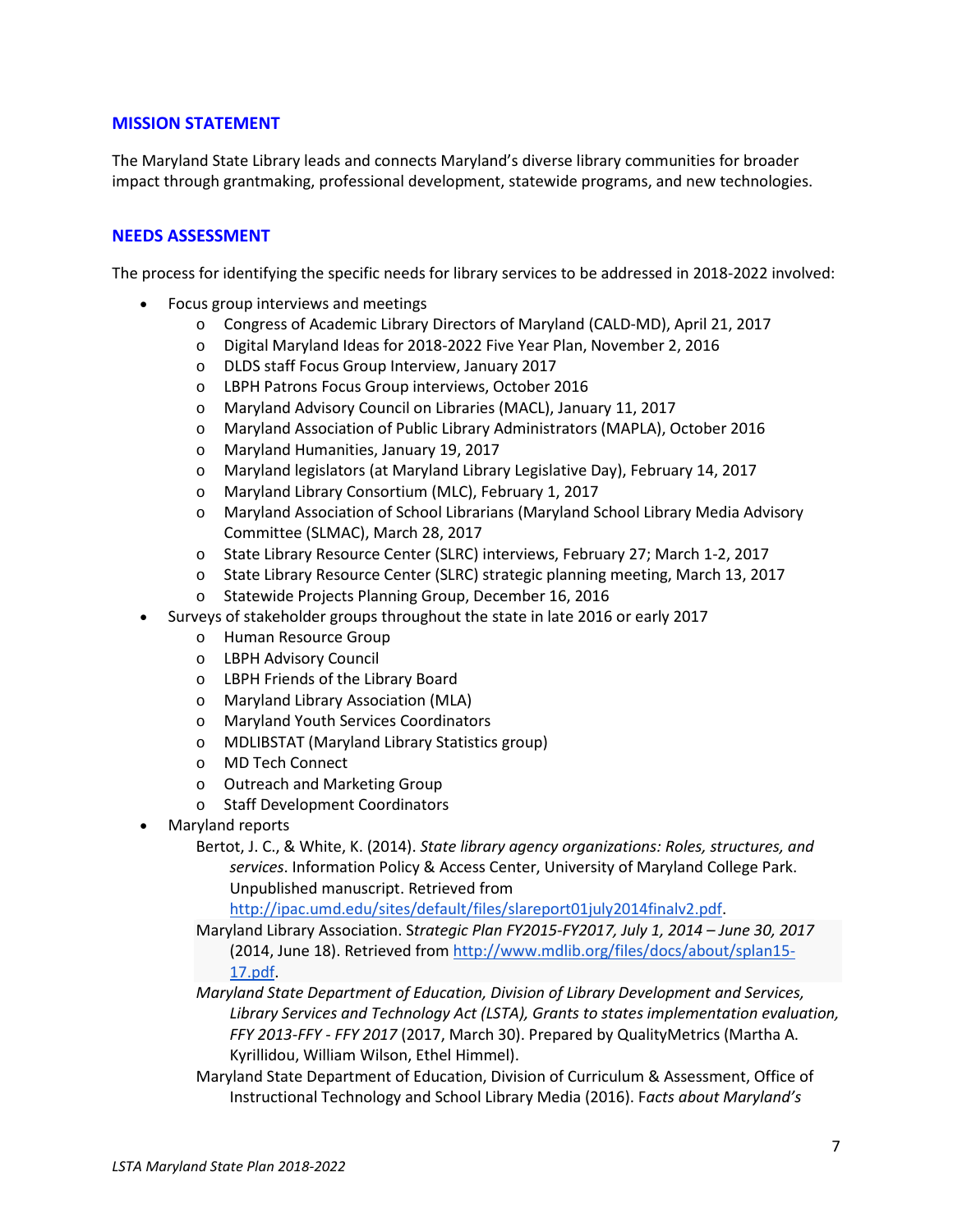*school library media programs, 2015-2016*. Retrieved from [http://marylandpublicschools.org/programs/Documents/ITSLM/slm/SLMReport201520](http://marylandpublicschools.org/programs/Documents/ITSLM/slm/SLMReport20152016.pdf) [16.pdf.](http://marylandpublicschools.org/programs/Documents/ITSLM/slm/SLMReport20152016.pdf)

State Library Resource Center Strategic Plan, FY 2018 to FY 2021 (2017). Maryland State Library Resource Center, Enoch Pratt Free Library.

The results of the meetings, interviews, and focus groups were transcribed and analyzed for recurring themes and issues. The survey data were summarized to identify the most frequent responses. The QualityMetrics report was a five-year evaluation based on interviews with key Maryland State Library staff involved with the LSTA program, a review of State Program Reports (SPR), an examination of supplemental data DLDS supplied, interviews with key individuals in the Maryland library community, three focus group interviews (Maryland Public Library Directors, Library for the Blind consumers, and Statewide Projects Planning Team), and an analysis of responses to a Web-survey distributed to public libraries. DLDS staff reviewed the report for suggestions going forward.

The needs assessment also relied on several published national reports on the current state of users' information needs, behaviors, and preferences, including:

- Horrigan, J. B. (2016). *Libraries 2016.* Pew Research Center: Internet & Technology. Retrieved from <http://www.pewinternet.org/2016/09/09/libraries-2016/>
- Institute of Museum and Library Services (2016). *Fiscal year 2017 appropriations request to the United States Congress.* Retrieved from

[https://www.imls.gov/sites/default/files/publications/documents/fy16cj\\_0.pdf.](https://www.imls.gov/sites/default/files/publications/documents/fy16cj_0.pdf)

Urban Libraries Council (n. d.). *Public libraries and effective summer learning: Opportunities for assessment*. Retrieved from

[http://www.urbanlibraries.org/filebin/documents/Public\\_Libraries\\_and\\_Effective\\_Summer\\_Le](http://www.urbanlibraries.org/filebin/documents/Public_Libraries_and_Effective_Summer_Learning_web.pdf) [arning\\_web.pdf.](http://www.urbanlibraries.org/filebin/documents/Public_Libraries_and_Effective_Summer_Learning_web.pdf)

Young Adult Library Services Association (2014). T*he future of library services for and with teens: A call to action*. Retrieved from

[www.ala.org/yaforum/sites/ala.org.yaforum/files/.../YALSA\\_nationalforum\\_final.pdf](http://www.ala.org/yaforum/sites/ala.org.yaforum/files/.../YALSA_nationalforum_final.pdf)

The findings from meetings with focus groups and constituent groups and the review of relevant documents identified twelve major challenges for library and information services that pertain to the needs of Maryland citizens for the next five years:

- 1. Libraries face a shortage of trained staff who can meet users' changing needs.
- 2. The economic, social, and educational value of libraries must be demonstrated to their communities.
- 3. Information technologies are changing rapidly and libraries must keep ahead of developments.
- 4. Marylanders are increasing their demand for e-books and e-content.
- 5. Users will need to rely more on libraries for their formal education as well as general knowledge and skills, including information literacy, and arts and humanities programs.
- 6. Users want to create content, not just consume it.
- 7. Libraries need additional funding to support innovation, strategic planning, and staff development initiatives.
- 8. Libraries need to leverage partnerships in order to fulfill users' high expectations and demands.
- 9. Libraries need to serve patrons with special needs such as those with print disabilities, hearing disabilities, and other disabilities.
- 10. Libraries need to serve the underserved, especially to address access issues.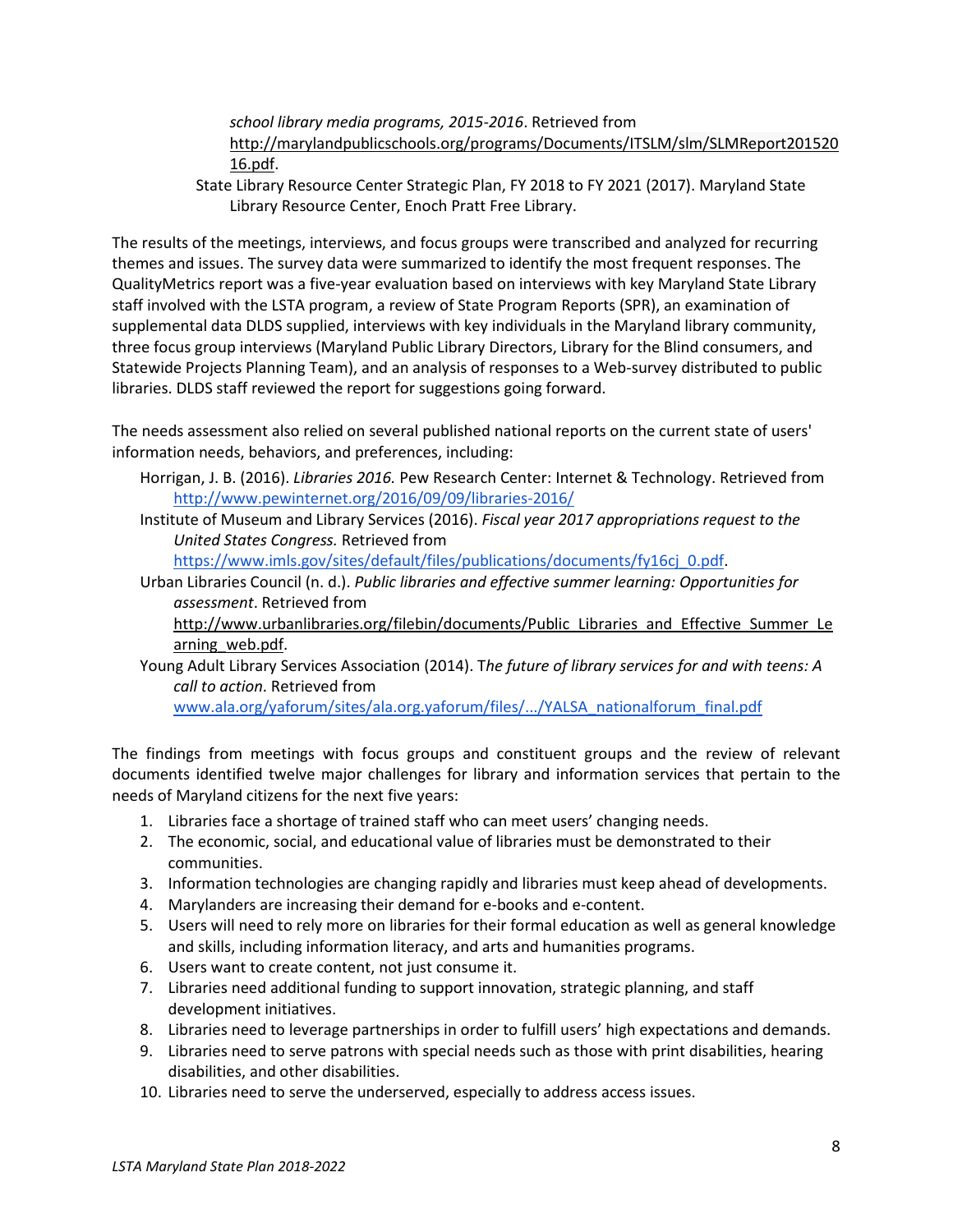- 11. Marylanders are seeking resources for employment and career development.
- 12. Families desire programs and resources to develop emergent literacies, lifelong reading habits, and strong family engagement.

The goals and projects in this plan address these challenges. During 2018-2022, the agency is transitioning from a division within the Maryland State Department of Education to a standalone state library agency. Expected major programmatic impacts include new partnerships, changes in the Website, and increased collaboration with other state agencies.

The expected process for periodically updating the Maryland State Library's knowledge of library services needs will include:

- MSL initiated face-to-face and online surveys of constituent groups
- Interviews of constituent groups
- Continuing feedback from stakeholder groups via surveys, social media, e-mails, and in person discussions
- Mid-cycle and final reports by grantees, including measurement of outcomes
- Feedback collected at periodic meetings of various groups in the Maryland library community, including grant recipients, special, public and academic librarians, affiliates of library systems, and others.

## **GOALS AND PROJECTS**

Maryland's 2018-2022 LSTA goals address needs congruent with the purposes and priorities of the LSTA:

- *1) expand services for learning and access to information and education resources in a variety of formats, in all types of libraries, for individuals of all ages in order to support such individuals' needs for education, lifelong learning, workforce development and digital literacy skills;*
- *2) establish or enhance electronic and other linkages and improve coordination among and between libraries and entities, as described in 20 U.S.C.* § *9134(b)(6), for the purpose of improving the quality of and access to library and information services*
- *3) (a) provide training and professional development, including continuing education, to enhance the skills of the current library workforce and leadership, and advance the delivery of library and information services, and (b) enhance efforts to recruit future professionals to the field of library and information services;*
- *4) develop public and private partnerships with other agencies and community-based organizations;*
- *5) target library services to individuals of diverse geographic, cultural, and socioeconomic backgrounds, to individuals with disabilities, and to individuals with limited functional literacy or information skills;*
- *6) target library and information services to persons having difficulty using a library and to underserved urban and rural communities, including children (from birth through age 17) from families with incomes below the poverty line (as defined by the Office of Management and Budget and revised annually in accordance with 421 U.S.C §. 9902(2)) applicable to a family of the size involved;*
- *7) develop library services that provide all users access to information through local, state, regional, national, and international collaborations and networks.*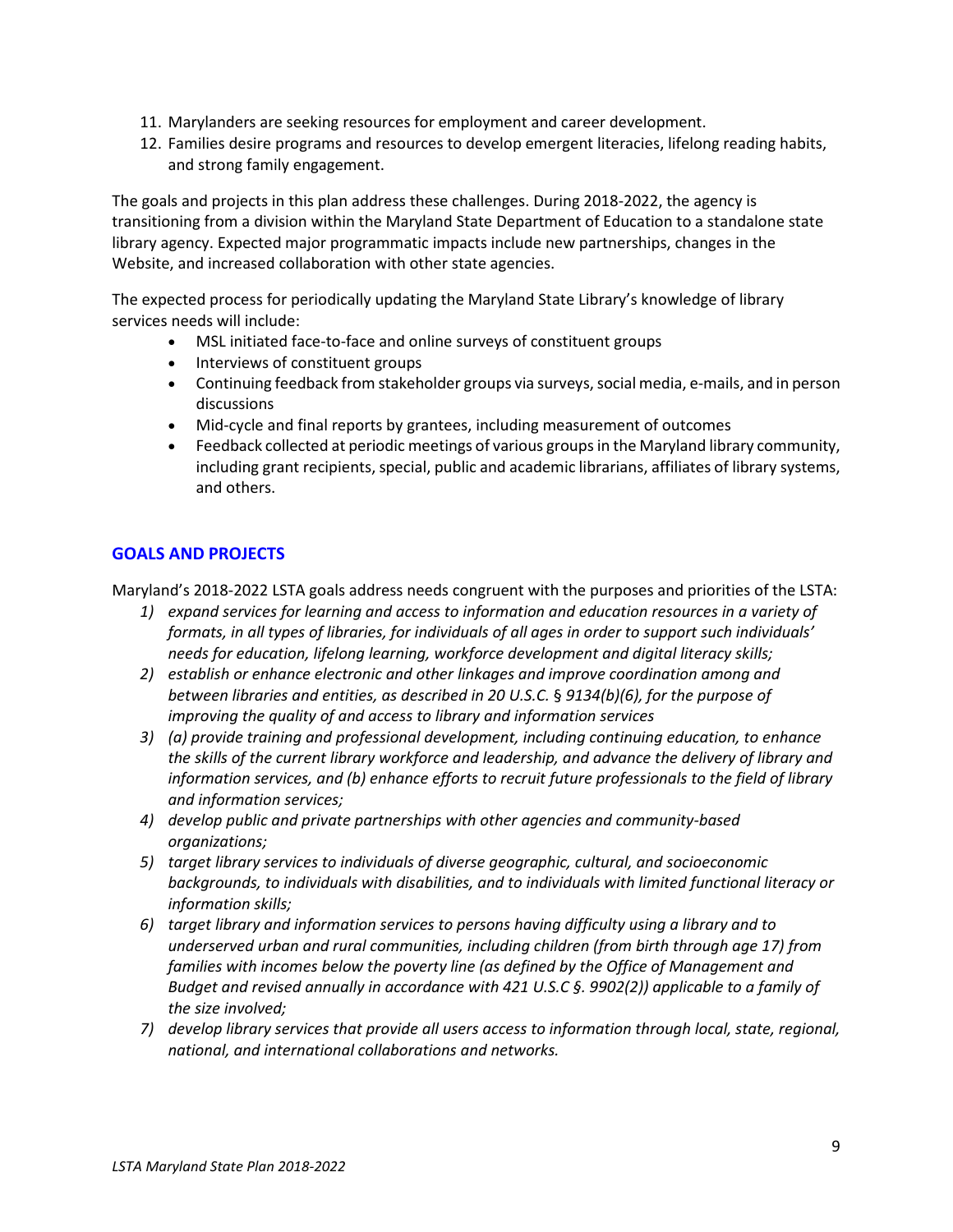The Goals are listed in priority order. The criteria for prioritization included (1) how closely each is aligned to the major challenges for library and information services that will serve the needs of Maryland citizens for the next five years and (2) the amount of MSL time and effort that will be required to accomplish the goal.

#### **Maryland's major LSTA goals for 2018-2022 are:**

*Goal 1:* The Maryland State Library will strengthen libraries' institutional capacity through collaborative continuing education and staff development opportunities that will create a strong and innovative library workforce.

*Goal 2:* The Maryland State Library will help libraries improve access to information for their users. *Goal 3:* The Maryland State Library will help libraries develop lifelong learning opportunities in order to improve users' formal education and general knowledge and skills.

*Goal 4:* The Maryland State Library will help libraries foster economic and employment development opportunities in order to facilitate job growth in Maryland.

**Timeline:** All projects related to all four goals will be conducted every year over the period 2018-2022, as funding permits.

*Goal 1:* **The Maryland State Library will strengthen libraries' institutional capacity through collaborative continuing education and staff development opportunities that will create a strong and innovative library workforce.**

#### *LSTA purposes:*

*2) establish or enhance electronic and other linkages and improve coordination among and between libraries and entities, as described in 20 U.S.C.* § *9134(b)(6), for the purpose of improving the quality of and access to library and information services.*

*3) (a) provide training and professional development, including continuing education, to enhance the skills of the current library workforce and leadership, and advance the delivery of library and information services, and (b) enhance efforts to recruit future professionals to the field of library and information services;*

*4) develop public and private partnerships with other agencies and community-based organizations.*

#### **Timeline:** FY 2018-FY 2022

- 1. Support staff development initiatives within Maryland libraries by offering annual grants, pending available funding, to strengthen the library workforce to provide the highest level of customer service.
- 2. Offer training and staff development opportunities for library staff in public, academic, school, and special libraries through partnerships and collaborations with local and regional library systems, statewide and national library organizations, and the University of Maryland College of Information Studies (iSchool), as well as with organizations outside of libraries, such as Future Ready Librarians (U.S. Department of Education) and Maryland Department of Veterans Affairs in order to strengthen the library workforce to provide the highest level of customer service, influence ideas, and leverage partnerships for efficiency.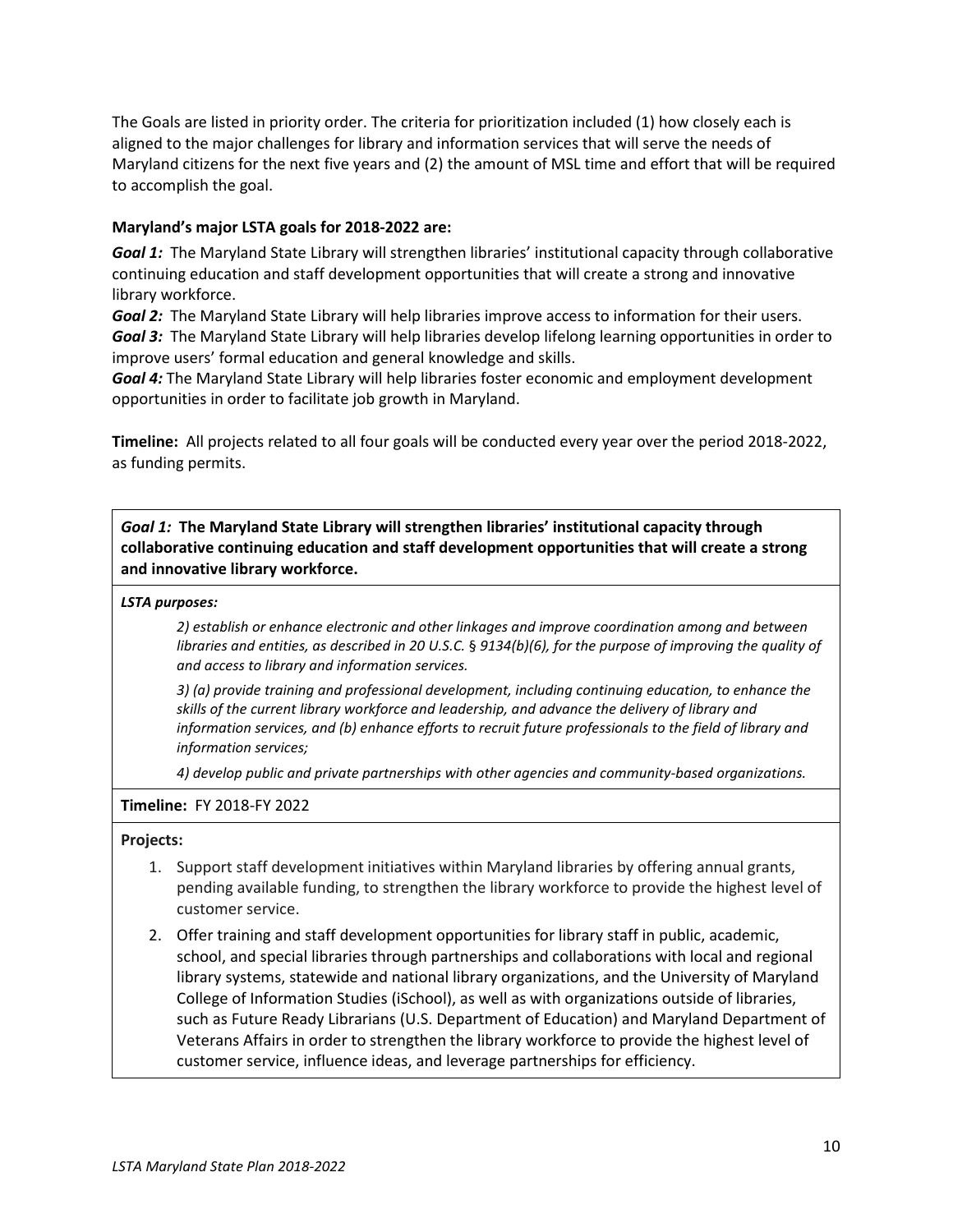- 3. Develop a new statewide digital platform for knowledge sharing to improve access to learning for the library workforce.
- 4. Expand the statewide staff development blueprint process beyond public and regional libraries, the Maryland Library Association, and the Library Associate Training Institute (LATI), to include academic and school libraries to develop relationships, identify needs and share resources statewide.
- 5. Adapt and implement a business model for innovation to support the development of local, regional, and statewide projects and share learning statewide.
- 6. Provide leadership and resources such as group charter/setup, planning, project sharing, and grants for Maryland libraries to support statewide communities of practice.
- 7. Partner with the MSDE/ Division of Educator Effectiveness to continue training program for library associate staff (called Library Associate Training Institute - LATI) to meet Code of Maryland Regulations, Section 13A.05.04.03. Specifically, provide training and support of development for all library staff to serve special needs populations (that is, anyone who has needs beyond standard library services or who has trouble accessing services).
- 8. Provide learning opportunities including workshops, online courses, social media, and links to information sources for library staff on topics such as leadership, organizational effectiveness, library sustainability, diversity/inclusion, community building, facilitation, strategic foresight, design thinking, and experimenting with new services to foster leadership and innovation.
- 9. Provide grants, resources, and training to support the development of strategic planning initiatives, including technology and facilities master plans for Maryland public libraries to improve the efficacy and impact of such plans.
- 10. Support the Maryland Library Consortium to expand access to electronic resources and to develop opportunities for content creation by leveraging buying power, revising policies, coordinating training, and launching new technologies amongst various types of libraries to serve their customers better, improve efficiency, and provide Maryland residents with equal opportunity access to information resources.
- 11. Support Maryland public libraries to update their websites using Federal web accessibility guidelines per WCAG, ADA, and 504 guidelines to improve access to library information for all patrons.
- 12. Coordinate and provide grants for data tools and resources to help inform library programming and operations decisions, including identifying and serving underserved populations, to increase the access to information for all patrons.
- 13. Provide learning opportunities and grants to support libraries with their community needs assessment, asset mapping, and outcome measurement, including collaborative public participation connecting libraries and their customers to collect stories that demonstrate library value.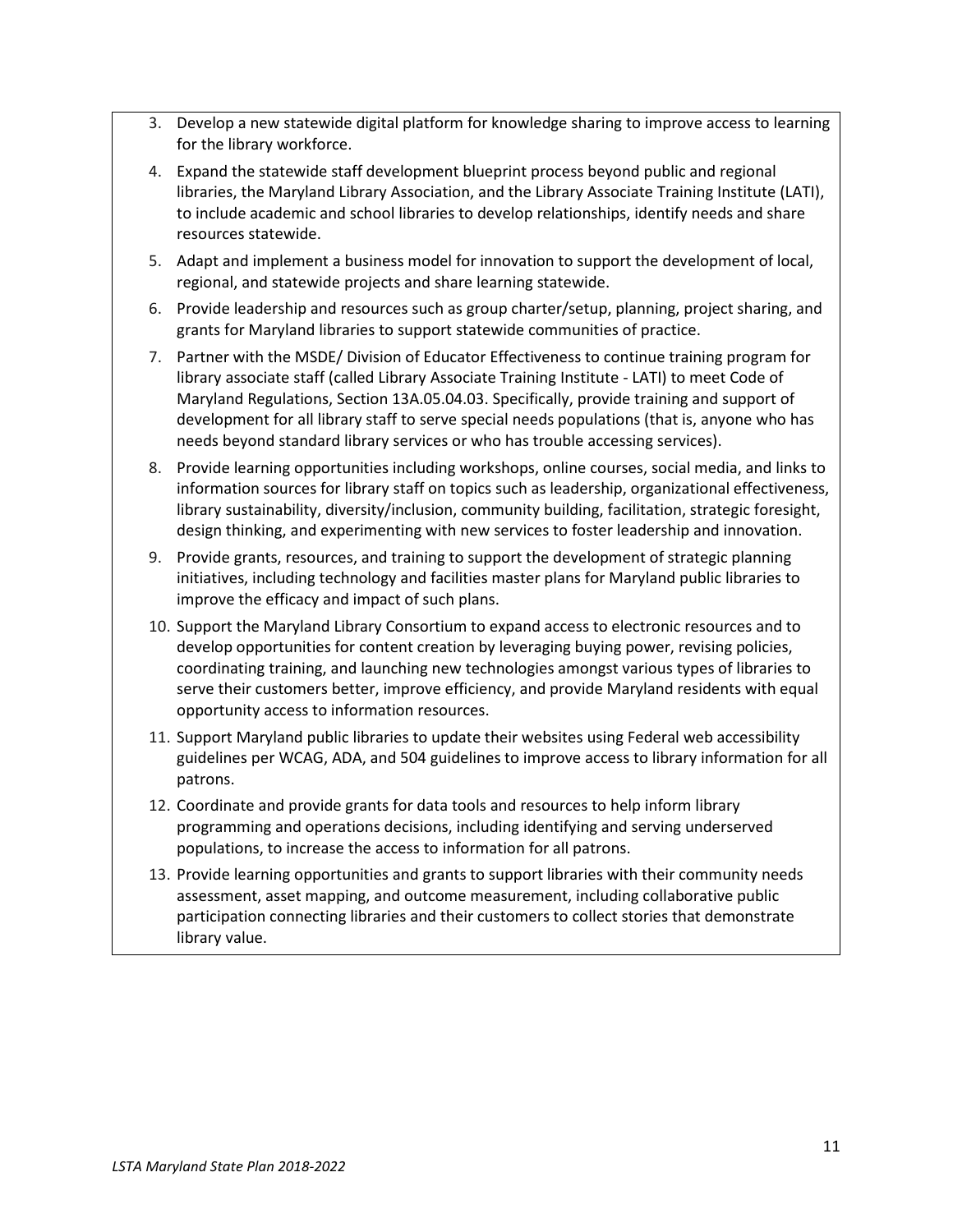### *Goal 2:* **The Maryland State Library will help libraries improve access to information for their users.**

#### *LSTA purposes:*

- *1) expand services for learning and access to information and education resources in a variety of formats, in all types of libraries, for individuals of all ages in order to support such individuals' needs for education, lifelong learning, workforce development and digital literacy skills;*
- *2) establish or enhance electronic and other linkages and improve coordination among and between libraries and entities, as described in 20 U.S.C.* § *9134(b)(6), for the purpose of improving the quality of and access to library and information services.*
- *4) develop public and private partnerships with other agencies and community-based organizations;*
- *5) target library services to individuals of diverse geographic, cultural, and socioeconomic backgrounds, to individuals with disabilities, and to individuals with limited functional literacy or information skills;*
- *6) target library and information services to persons having difficulty using a library and to underserved urban and rural communities, including children (from birth through age 17) from families with incomes below the poverty line (as defined by the Office of Management and Budget and revised annually in accordance with 421 U.S.C §. 9902(2)) applicable to a family of the size involved.*
- *7) develop library services that provide all users access to information through local, State, regional, national, and international collaborations and networks.*

#### **Timeline:** FY 2018-FY 2022

- 1. Continue to support virtual reference with tools like AskUsNow and InfoEyes to provide 24/7 access to reference support. Increase emphasis on improving accessibility via InfoEyes on the LBPH website to provide access to patrons with print disabilities.
- 2. Provide grants to libraries for the exploration of innovations and technologies that adapt to and engage library learners, including the sharing of ideas and resources about how to increase engagement with the public. Through LBPH, Maryland Deaf Culture Digital Library (DCDL), and other resources, continue to explore ways to provide assistive technology to library patrons that need adaptations in order to access information, services, and resources.
- 3. Contribute to the national digital platform by providing resources and support the efforts of Digital Maryland to provide training and services. Require LSTA-funded digitization projects to meet the metadata standards Digital Maryland developed and encourage grant applicants to identify the use of Digital Maryland collections in their projects.
- 4. Assist libraries in providing increased access to the Internet for the digitally-disadvantaged, including introducing new technologies and increasing bandwidth to our existing network.
- 5. Provide oversight of the Maryland Deaf Culture Digital Library (DCDL) and serve as a resource for the DCDL administration in order to improve access to information for the deaf community and the general public.
- 6. Partner with publishers, Disabled Student Services (DSS) at Maryland colleges and universities, and the Maryland Department of Veterans Affairs, to manage the Maryland Accessible Textbook program to ensure that students and veterans with print disabilities have access to e-textbooks in a format accessible to all.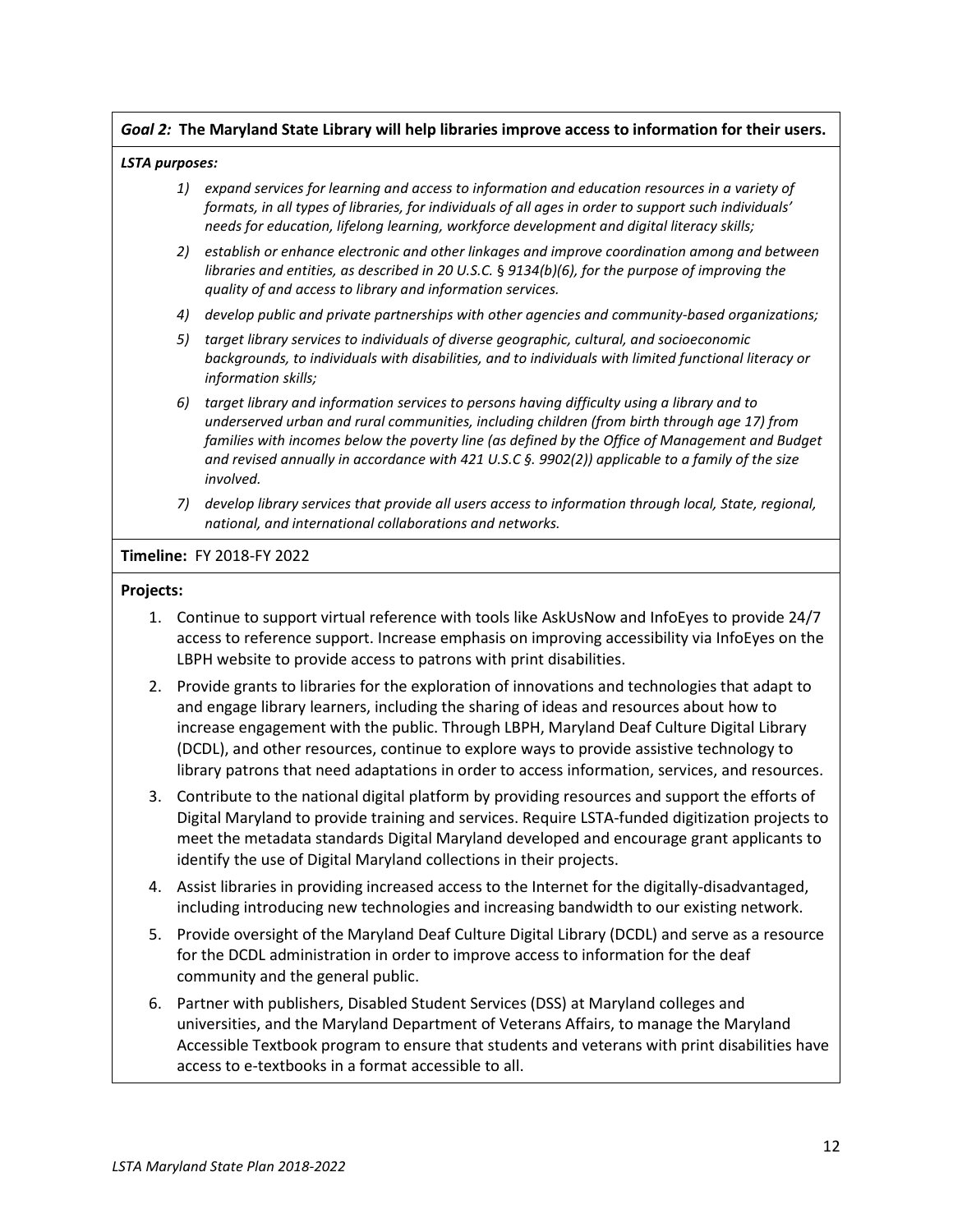7. Provide adaptive or assistive technologies for blind, visually impaired, physically disabled and reading disabled Maryland residents to ensure access to information resources.

## *Goal 3:* **The Maryland State Library will help libraries develop lifelong learning opportunities in order to improve users' formal education and general knowledge and skills.**

#### *LSTA purposes:*

- *1) expand services for learning and access to information and education resources in a variety of formats, in all types of libraries, for individuals of all ages in order to support such individuals' needs for education, lifelong learning, workforce development and digital literacy skills;*
- *3) (a) provide training and professional development, including continuing education, to enhance the skills of the current library workforce and leadership, and advance the delivery of library and information services, and (b) enhance efforts to recruit future professionals to the field of library and information services;*
- *4) develop public and private partnerships with other agencies and community-based organizations;*
- *5)* t*arget library services to individuals of diverse geographic, cultural, and socioeconomic backgrounds, to individuals with disabilities, and to individuals with limited functional literacy or information skills;*
- *6)* t*arget library and information services to persons having difficulty using a library and to underserved urban and rural communities, including children (from birth through age 17) from families with incomes below the poverty line (as defined by the Office of Management and Budget and revised annually in accordance with 421 U.S.C §. 9902(2)) applicable to a family of the size involved.*

#### **Timeline:** FY 2018-FY 2022

- 1. Oversee the development or enhancement of early learning and family engagement opportunities with library staff to provide interactive literacy programs and resources, such as the Goslings on the Loose program, for children and their caregivers.
- 2. Facilitate partnerships with school librarians, Future Ready Librarians, and the Maryland Department of Veterans Affairs to support a reading incentive program for middle school students to encourage individualized, recreational reading.
- 3. Provide leadership, training, and grants to public libraries in the development of Technology Education and STEM instructional programming, such as computer science classes, virtual reality development classes, and related topics, to promote an interest in these subjects, and provide an opportunity for formal training in content creation to increase Marylanders' ability to pursue additional formal education and careers in these areas.
- 4. Provide leadership, grants, and resources through the Collaborative Summer Learning Program to support statewide summer reading programming in public libraries to foster a love of reading and prevent summer learning loss.
- 5. Partner with the Information Literacy Task Group of the Maryland Library Consortium to pursue information literacy initiatives, which include the development and implementation of a statewide framework for information literacy across school, academic, and public libraries.
- 6. Partner with organizations such as Center Stage, Everyman Theatre, and the Walter's Art Museum to offer special accessible programming for the blind and physically handicapped that will promote arts and information literacy.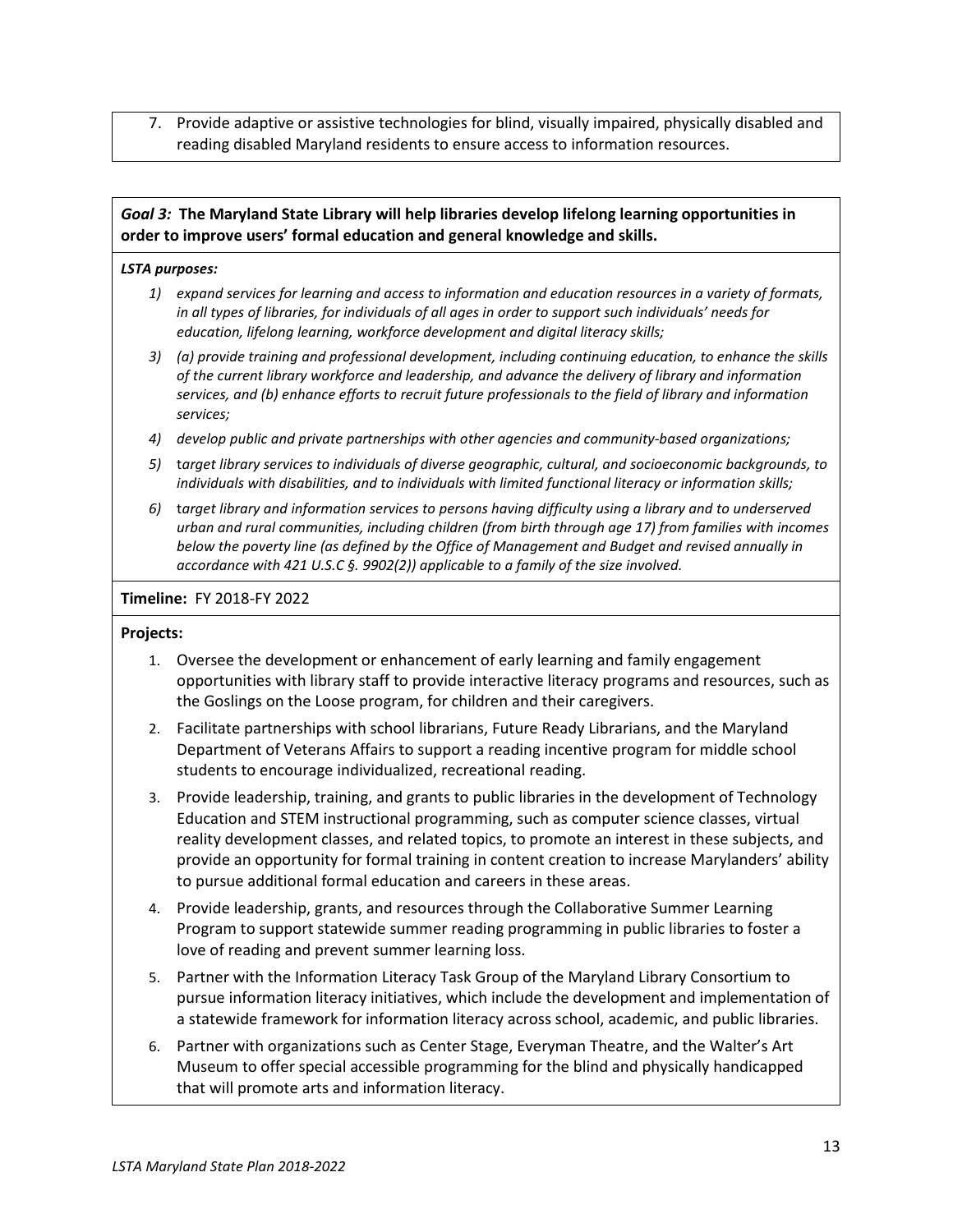- 7. Provide grants and resources to support the One Maryland One Book program and the National Book Festival, in partnership with Maryland Humanities, to foster community reading and opportunities for dialogues statewide.
- 8. Lead Maryland public and prison libraries to partner with the MSDE/Office of School Effectiveness/ Juvenile Services Education Program and the Maryland Department of Labor, Licensing and Regulation to explore youth programming opportunities within Correction Centers that encourage family literacy.

## *Goal 4* **- The Maryland State Library will help libraries foster economic and employment development opportunities in order to facilitate job growth in Maryland.**

## *LSTA purposes:*

- *1) expand services for learning and access to information and education resources in a variety of formats, in all types of libraries, for individuals of all ages in order to support such individuals' needs for education, lifelong learning, workforce development and digital literacy skills;*
- *3) (a) provide training and professional development, including continuing education, to enhance the skills of the current library workforce and leadership, and advance the delivery of library and information services, and (b) enhance efforts to recruit future professionals to the field of library and information services;*
- *4) develop public and private partnerships with other agencies and community-based organizations;*
- *5) target library services to individuals of diverse geographic, cultural, and socioeconomic backgrounds, to individuals with disabilities, and to individuals with limited functional literacy or information skills;*
- *6) target library and information services to persons having difficulty using a library and to underserved urban and rural communities, including children (from birth through age 17) from families with incomes below the poverty line (as defined by the Office of Management and Budget and revised annually in accordance with 421 U.S.C §. 9902(2)) applicable to a family of the size involved.*

## **Timeline:** FY 2018-FY 2022

- 1. Lead Maryland public and prison libraries to partner with the Maryland State Department of Education and the Department of Labor, Licensing and Regulation, to explore programming opportunities within Correction Centers that encourage workforce skill development.
- 2. Provide grants and leadership to establish and/or expand workforce resources in public libraries.
- 3. Partner with Statewide agencies and other organizations such as the Department of Education (Division of Career and Technology Education), the Department of Labor, Licensing and Regulation, and SLRC to develop a community of practice to leverage the libraries as employment resource centers.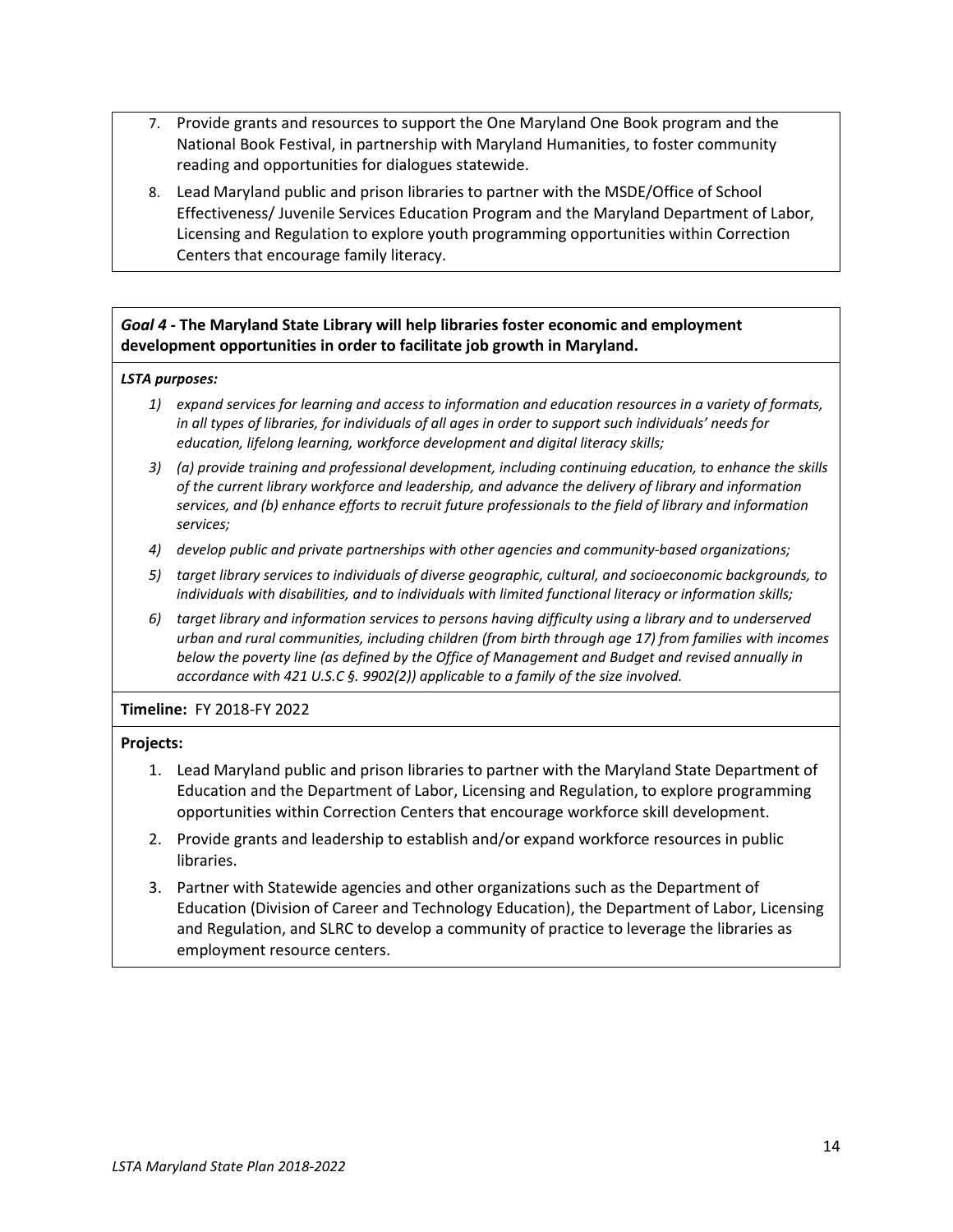## **COORDINATION EFFORTS**

## **Crosswalk**

The following is a crosswalk that maps each goal in the 2011-2022 Plan to one or more of the six Measuring Success focal areas and maps associated projects to one or more of the fourteen corresponding intents.

| <b>State Goal</b> | <b>IMLS Focal</b> | <b>Associated Projects</b>            | <b>IMLS Intent</b>  |
|-------------------|-------------------|---------------------------------------|---------------------|
|                   | Area(s)           |                                       |                     |
| #1 Strong and     | Institutional     | Staff development grants              | Improve the library |
| Innovative        | Capacity,         |                                       | workforce           |
| Workforce         | Information       | Partnerships with library systems,    | Improve the library |
|                   | Access            | library organizations, iSchool, and   | workforce           |
|                   |                   | outside organizations for staff       |                     |
|                   |                   | development                           |                     |
|                   |                   | Statewide digital platform for        | Improve the library |
|                   |                   | knowledge sharing to improve          | workforce           |
|                   |                   | access to learning                    |                     |
|                   |                   | Expand statewide staff                | Improve the library |
|                   |                   | development blueprint process         | workforce           |
|                   |                   | Business model to support             | Improve the library |
|                   |                   | development of projects and share     | workforce           |
|                   |                   | learning statewide                    |                     |
|                   |                   | Support statewide communities of      | Improve the library |
|                   |                   | practice                              | workforce           |
|                   |                   | Library associate training, including | Improve the library |
|                   |                   | service to special needs populations  | workforce           |
|                   |                   | Fostering leadership and innovation   | Improve the library |
|                   |                   |                                       | workforce           |
|                   |                   | Grants for developing strategic       | Improve libraries'  |
|                   |                   | planning initiatives                  | physical and        |
|                   |                   |                                       | technological       |
|                   |                   |                                       | infrastructure      |
|                   |                   | Maryland Library Consortium           | Improve libraries'  |
|                   |                   |                                       | physical and        |
|                   |                   |                                       | technological       |
|                   |                   |                                       | infrastructure      |
|                   |                   | Updating Web sites for improved       | Improve libraries'  |
|                   |                   | accessibility                         | physical and        |
|                   |                   |                                       | technological       |
|                   |                   |                                       | infrastructure      |
|                   |                   | Grants to help inform library         | Improve library     |
|                   |                   | programming and operations            | operations          |
|                   |                   | decisions related to underserved      |                     |
|                   |                   | Grants for community needs            | Improve library     |
|                   |                   | assessment, asset mapping, and        | operations          |
|                   |                   | outcomes measurement                  |                     |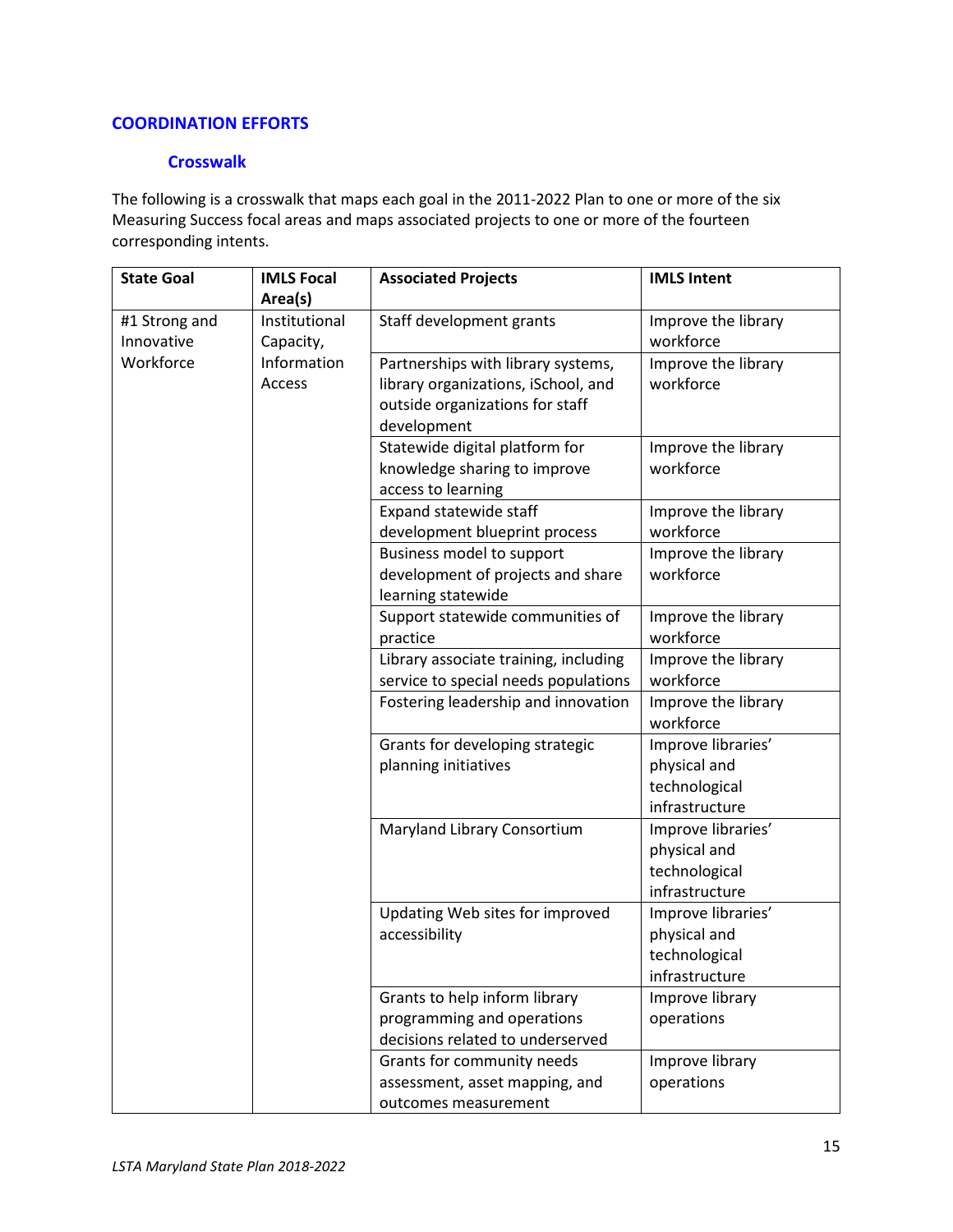| #2 Improve              | Information     | Virtual reference--AskUsNow and      | Improve users' ability to                             |
|-------------------------|-----------------|--------------------------------------|-------------------------------------------------------|
| <b>Access for Users</b> | Access          | InfoEyes                             | discover information                                  |
|                         |                 |                                      | resources                                             |
|                         |                 | Adaptive and assistive technologies  | Improve users' ability to                             |
|                         |                 | for access to information            | discover information                                  |
|                         |                 |                                      | resources                                             |
|                         |                 | Digital Maryland                     | Improve users' ability to                             |
|                         |                 |                                      | discover information                                  |
|                         |                 |                                      | resources                                             |
|                         |                 | Increasing access for the digitally  | Improve users' ability to                             |
|                         |                 | disadvantaged                        | discover information                                  |
|                         |                 |                                      | resources                                             |
|                         |                 | Maryland Deaf Culture Library        | Improve users' ability to                             |
|                         |                 |                                      | obtain and/or use<br>information resources            |
|                         |                 | Maryland Accessible Textbook         | Improve users' ability to                             |
|                         |                 | program                              | obtain and/or use                                     |
|                         |                 |                                      | information resources                                 |
|                         |                 | Adaptive and assistive technologies  | Improve users' ability to                             |
|                         |                 | for obtaining information            | obtain information                                    |
|                         |                 |                                      | resources                                             |
| #3 Learning             | Lifelong        | Early learning and family            | Improve users' formal                                 |
| Opportunities for       | Learning,       | engagement for information literacy  | education                                             |
| <b>Formal Education</b> | Human           | Reading incentive programs for       | Improve users' formal                                 |
| and General             | Services, Civic | middle schoolers                     | education                                             |
| Knowledge and           | Engagement      | <b>Technology Education and STEM</b> | Improve users' formal                                 |
| <b>Skills</b>           |                 | instructional programming            | education                                             |
|                         |                 | <b>Collaborative Summer Learning</b> | Improve users' general                                |
|                         |                 | Program                              | knowledge and skills                                  |
|                         |                 |                                      |                                                       |
|                         |                 | Information literacy initiatives     | Improve users' general                                |
|                         |                 |                                      | knowledge and skills                                  |
|                         |                 | Special accessible programming to    | Improve users' general                                |
|                         |                 | promote arts and information         | knowledge and skills                                  |
|                         |                 | literacy.                            |                                                       |
|                         |                 | One Maryland One Book<br>partnership | Improve users' ability to<br>participate in community |
|                         |                 |                                      | conversations around                                  |
|                         |                 |                                      | topics of concern                                     |
|                         |                 | Youth programming within             | Improve users' ability to                             |
|                         |                 | Correction Centers that encourage    | apply information that                                |
|                         |                 | family literacy                      | furthers their personal or                            |
|                         |                 |                                      | family health & wellness                              |
|                         |                 |                                      |                                                       |
| #4 Job Growth           | Economic &      | Programming within Correction        | Improve users' ability to                             |
|                         | Employment      | Centers that encourages workforce    | use resources and apply                               |
|                         | Development     | skill development                    |                                                       |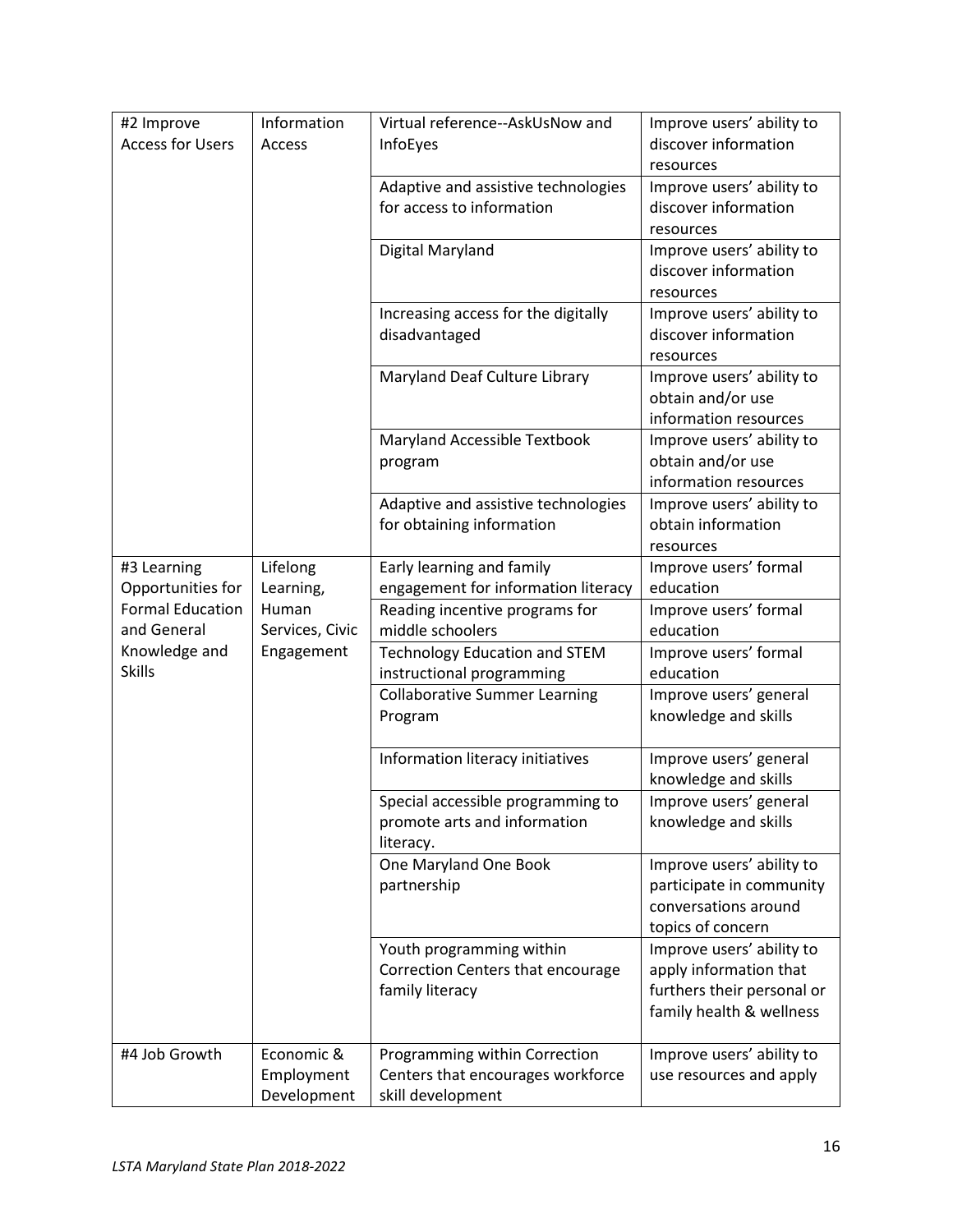|  |                                                           | information for<br>employment support                                                         |
|--|-----------------------------------------------------------|-----------------------------------------------------------------------------------------------|
|  | Grants for workforce resources                            | Improve users' ability to<br>use and apply business<br>resources.                             |
|  | Community of practice for<br>employment resource centers. | Improve users' ability to<br>use resources and apply<br>information for<br>employment support |

## **Working with other State Agencies and Offices**

MSL will work with many other State agencies and offices and other statewide and national organizations to accomplish more and better projects than they could achieve alone. These include:

**Collaborative Summer Learning Program (CSLP)** is a consortium of states working together to provide a unified summer reading theme along with professional art and evidence-based materials so that member libraries can provide high-quality summer reading programs at the lowest possible cost and play a significant role in literacy initiatives. MSL partners with CSLP to provide summer reading materials and resources to Maryland libraries.

**Digital Maryland** is a collaborative, statewide digitization program headquartered at the Enoch Pratt Free Library/State Library Resource Center in Baltimore. Its mission is to facilitate the digitization and digital exhibition of the historical and cultural documents, images, audio and video held by Maryland institutions.

**Disabled Student Services** offices on the campuses of Maryland's higher education institutions accommodate students with disabilities and coordinate services to ensure equal access to programs. MSL partners with these services and publishers to manage the Maryland Accessible Textbook program to ensure students with print disabilities have access to e-textbooks in a format accessible to all.

**Future Ready Librarians** is an expansion of the Future Ready initiative of the Office of Technology, U.S. Department of Education, aimed at raising awareness among district and school leaders about the valuable role librarians can play in supporting the Future Ready goals of their school and district.

**Information Literacy Task Group** is a group that functions under the parent organization of the Maryland Library Consortium, a multi-type library group with representatives from school, public, academic and government/legislative/state libraries. MSL partners with this group to promote information literacy resources and practices throughout Maryland libraries.

**Maryland Arts Institutions**. Several arts organizations partner with LBPH to offer accessible programming for the blind and physically handicapped. Partner organizations include Baltimore Center Stage [https://www.centerstage.org/,](https://www.centerstage.org/) Everyman Theatre [http://everymantheatre.org/,](http://everymantheatre.org/) and the Walters Art Museum [https://thewalters.org/.](https://thewalters.org/)

**Maryland AskUsNow!** is the statewide interactive information service available 24 hours a day, 7 days a week that uses the expertise of librarians to provide Maryland residents and students with answers to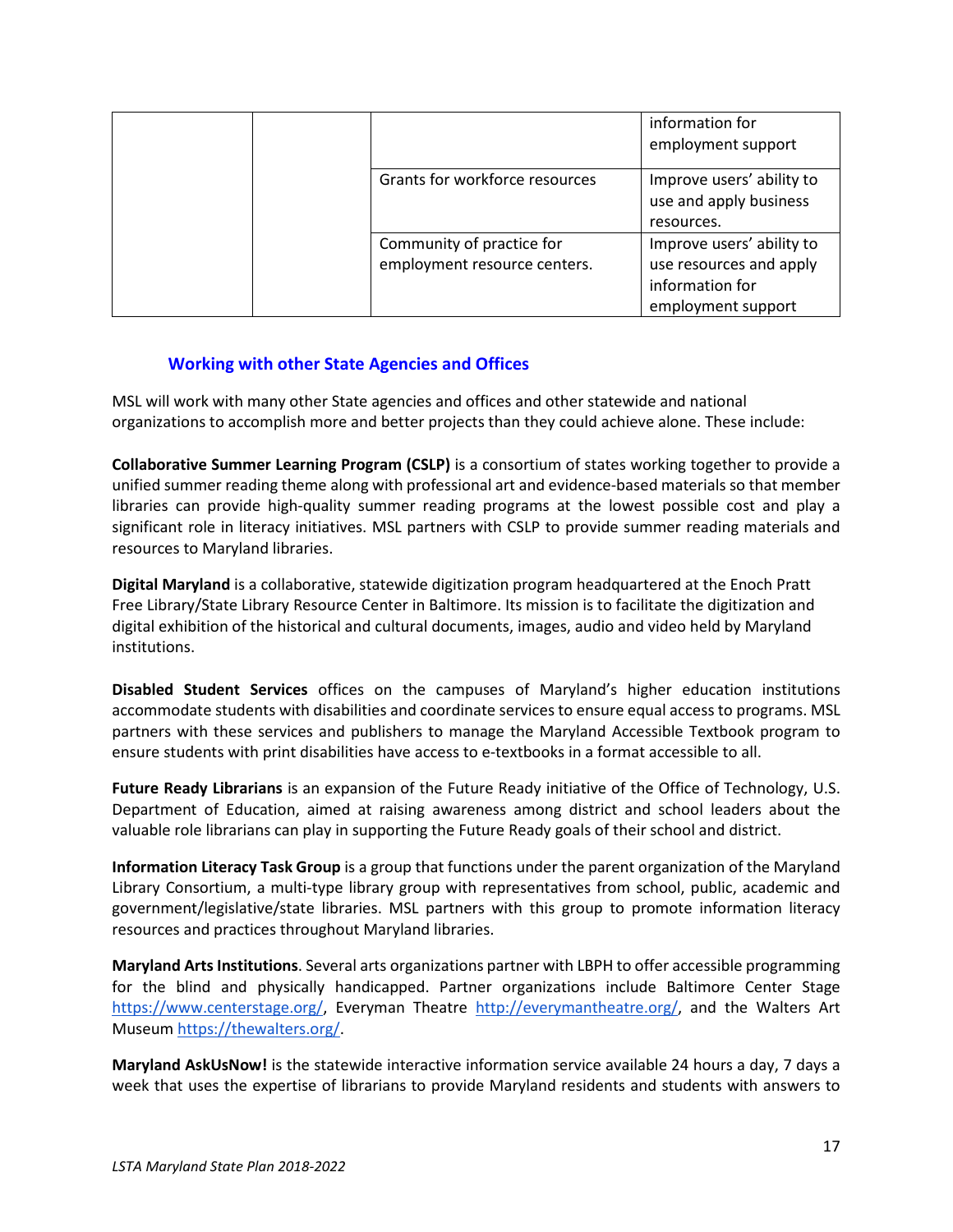questions, research guidance, and help navigating the internet. AskUsNow! is accessible from [http://www.askusnow.info](http://www.askusnow.info/) or through the logo, chat form URLs or Qwidgets on a partner library's site.

**Maryland Department of Labor, Licensing, and Regulation (DLLR)** supports the economic stability of the state by providing businesses, the workforce, and the consuming public with high quality customerfocused regulatory, employment and training services. MSL partners with this state agency in the support of public libraries becoming vital community employment resources and the exploration of library programming opportunities within correctional facilities.

**Maryland Department of Veterans Affairs**. The State Legislature in 1999 created this department as an executive agency with the mission of assisting veterans, active duty service members, and their families and dependents in securing benefits earned through military service. MSL partners with this agency to provide programs and outreach to veterans, their families, and groups that support veterans as well as manage the Maryland Accessible Textbook program to ensure veterans have access to e-textbooks.

**Maryland Library Consortium (MLC)** is comprised of representatives from all types of libraries that serve Maryland residents. Through cost sharing and coordination of library collections, this group provides Maryland residents with equal opportunity access to information resources. Through partnerships that leverage public resources, it provides a foundation for personal and community development.

**MSDE/Division of Career & Technology Education.** MSL partners with this division to bring public awareness to new career readiness initiatives for high school students with the involvement of the community's local public libraries.

**MSDE/Division of Early Childhood Development** is responsible for early care and education throughout the state of Maryland. Its primary missions are to ensure safe and healthy in child care programs and to improve the early education experiences of young children so that they are prepared for and successful in school. MSL promotes and distributes *The Early Childhood Family Engagement Framework Toolkit: Maryland's Vision for Engaging Families with Young Children*, which is designed to support all early childhood educators and providers as they implement the goals of the Family Engagement Framework. The Toolkit was a collaborative effort among various programs across Maryland, including Head Starts, Judy Centers, Family Support Centers, prekindergarten programs, family care providers, libraries and child development centers.

**MSDE/Division of Educator Effectiveness** certifies teachers and other professional personnel, oversees the preparation of educator candidates, and approves the educational programs of nonpublic schools. MSL partners with this division in the certification of public librarians and public library associates.

**MSDE/Juvenile Services Education Program**. The Juvenile Services Education System (JSES) provides students living in Department of Juvenile Services residential facilities located across Maryland with daily instructional programming and services. Students enrolled in JSES are provided instruction in all core content areas as well as access to designated career technology and educational courses comparable to those offered in the other 24 school systems within Maryland. MSL partners with this program in fostering a love of reading for JSES students through local public library collaborations.

**National Book Festival**. MSL and the Maryland Center for the Book partner to staff and support Maryland's representation in the IMLS-sponsored Pavilion of the States at the National Book Festival.

**One Maryland One Book** was Maryland's first and remains its only statewide community reading program. The Maryland Center for the Book, a program of Maryland Humanities, collaborates with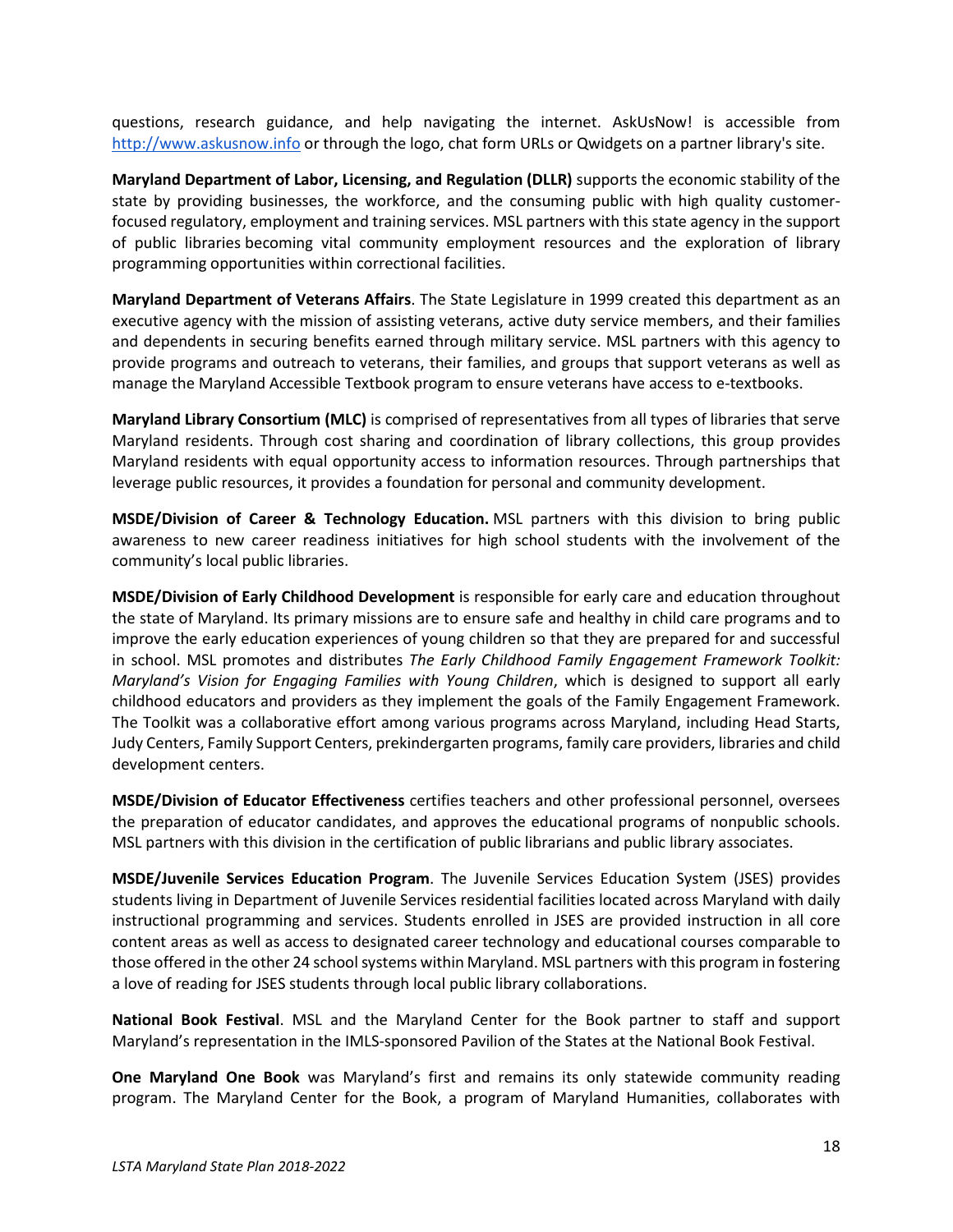partners to bring this program to urban, suburban, and rural communities with a series of book-centered discussions and events at high schools and colleges, public libraries, and other community centers throughout the state.

**Summer Reading Program**. In order to provide items to local libraries to promote the summer reading program, MSL partners with various entities including the Baltimore Orioles Baseball Franchise that provides over 7,000 tickets for a game. At the game the Orioles recognize our summer reading program and invite representatives from each public library system onto the field. The Maryland Science Center also provides tickets to each public library branch—a total of over 700 family admission tickets.

**University of Maryland, College of Information Studies (iSchool)** [\(https://ischool.umd.edu\)](https://ischool.umd.edu/). Building upon the its strong foundation in library science and information studies, the iSchool has grown into an education and research powerhouse in human-computer interaction, digital libraries, cloud computing, information access, e-government and social media. MSL partners with the iSchool to offer development opportunities for staff in all types of libraries in Maryland.

## **EVALUATION PLAN**

The Maryland State Library will use several methods to evaluate this plan:

- Reporting of results of individual projects in the annual State Programs Report
- Annual MSL assessment and reporting on the progress made towards the goals in the plan
- MSL initiated face-to-face online surveys, and interviews of constituent groups
- Continuous, intermittent feedback from stakeholder groups via social media, emails, and in person
- Mid-cycle and final reports by grantees, including the measurement of outcomes per IMLS guidelines
- Feedback collected at periodic meetings of various groups in the Maryland library community, including grant recipients, special, public and academic librarians, affiliates of library systems, and others
- Five-year evaluation as directed by legislation. 20 U.S.C. § 9134(c).

MSL will continue training local libraries on outcome-based evaluation and other evaluation methods. It will also provide technical assistance in developing evaluation plans for local projects and require grantees to evaluate their projects as part of the grant process.

MSL will report annually on its projects to the larger Maryland library community at the annual Maryland Library Association Conference in May. MSL will report on progress towards the goals in this plan and solicit feedback.

The information above will be used to evaluate the plan. An outside consultant may be hired to further assess progress and to write the formal evaluation report.

## **STAKEHOLDER INVOLVEMENT**

Maryland's LSTA program encompasses many statewide programs and a considerable number of local projects. Grant applications can and do include partnerships with all types of libraries. Also, this plan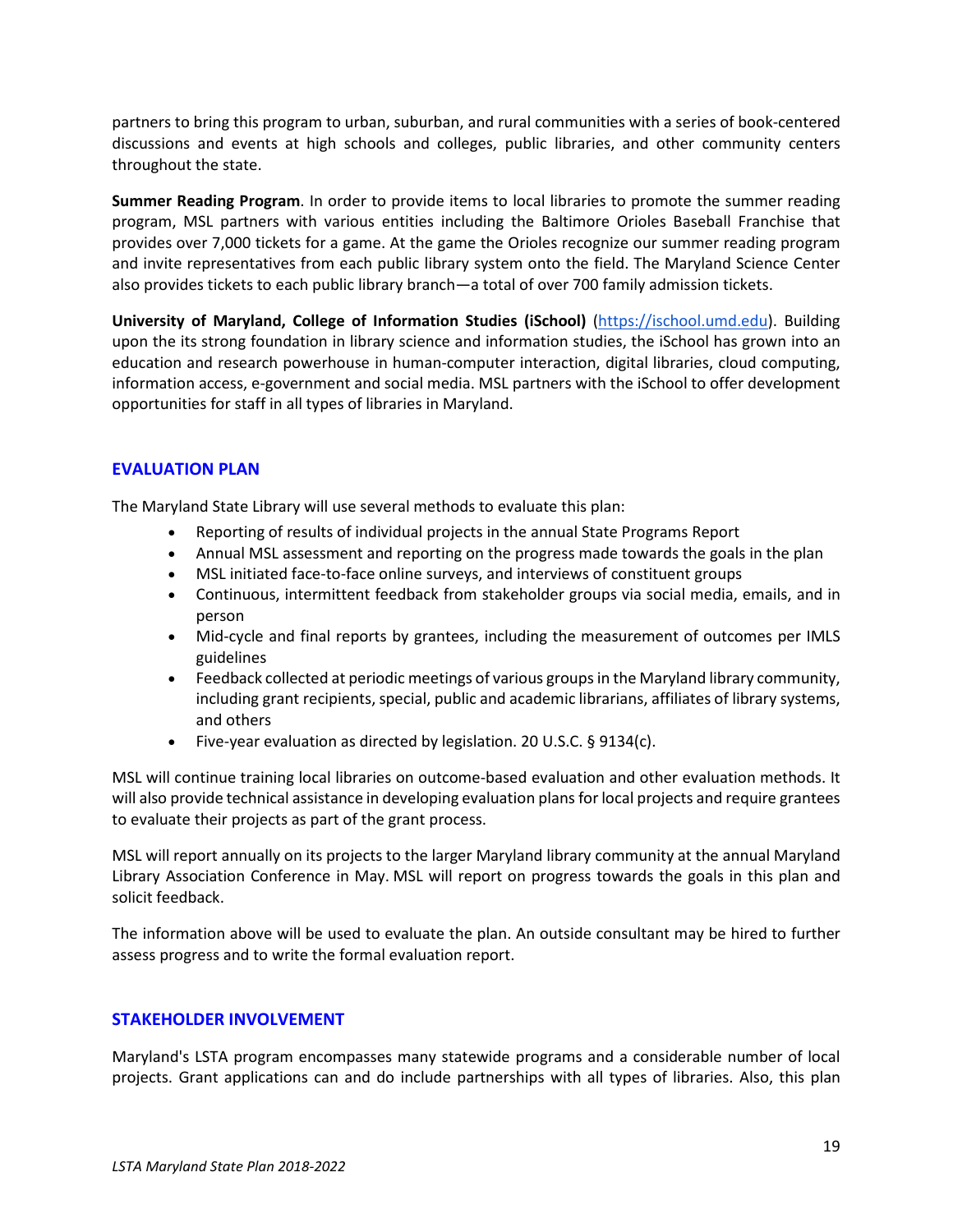recognizes that all libraries have some common areas of interest, e.g., staff training, electronic resources, e-books, and mobile devices.

The stakeholders identified in this 2018-2022 plan include local and regional public library systems; academic, school, and special libraries; and also various library leadership groups such as Council of Academic Library Directors (CALD); Maryland Association of Public Library Administrators (MAPLA); Maryland School Library Media Advisory Committee (SLMAC); and coordinator groups in areas such as statewide projects, library statistics, technology, staff development, and outreach and marketing. Other stakeholders are state and national library organizations and the University of Maryland, College of Information Studies (iSchool).

To ensure that the Maryland State Plan reflects the needs of all types of libraries and library users, and that all stakeholders are involved, are monitored, and receive communications, these procedures will be initiated or continued from earlier years:

- As of July 1, 2017, the State Library Board will represent the interests of Maryland citizens for better library services, advise all levels of government, and promote the improvement of library services in the State. The Board is authorized to gather information on the needs of libraries, oversee the State Library Agency and exercise general direction and control of library development in Maryland.
- Formal and informal meetings, focus groups, and interviews will be held to determine the needs of the different types of libraries and the activities that they would like to see the Maryland State Library undertake.
- Unsolicited feedback via e-mail, phone, social media, and in-person will be considered in prioritizing MSL activities.
- As MSL settles into its new location and new status as an independent agency, it will consider the recommendations of the QualityMetrics independent five-year evaluation of the 2013-2017 Maryland State Plan (described in the Needs Assessment section) to plan aggressively and develop even greater strategic opportunities in the future.
- The State Librarian will make regular reports on the plan's progress at the meetings of the following organizations and solicit feedback:
	- Maryland State Library Board
	- Maryland Library Consortium
	- Council of Academic Library Directors (CALD)
	- Maryland Association of Public Library Administrators (MAPLA)
	- Maryland Library Association (MLA).
- Feedback will be solicited from attendees at all the presentations referenced under the next section, Communication and Public Availability.

All feedback from stakeholders will be used to guide the annual work plans for the Maryland State Library.

## **COMMUNICATION AND PUBLIC AVAILABILITY**

The Maryland State Plan will be disseminated by sending print copies to public library administrators, school library media supervisors, and all academic and special library directors in Maryland. The plan also will be posted on MAPLA's Web site [\(http://www.maplaonline.org\)](http://www.maplaonline.org/) and the Maryland Library Association site [\(www.mdlib.org\)](http://www.mdlib.org/). All constituent groups will be notified when it is posted**.**

The developments of the Maryland State Plan will be reported as follows: